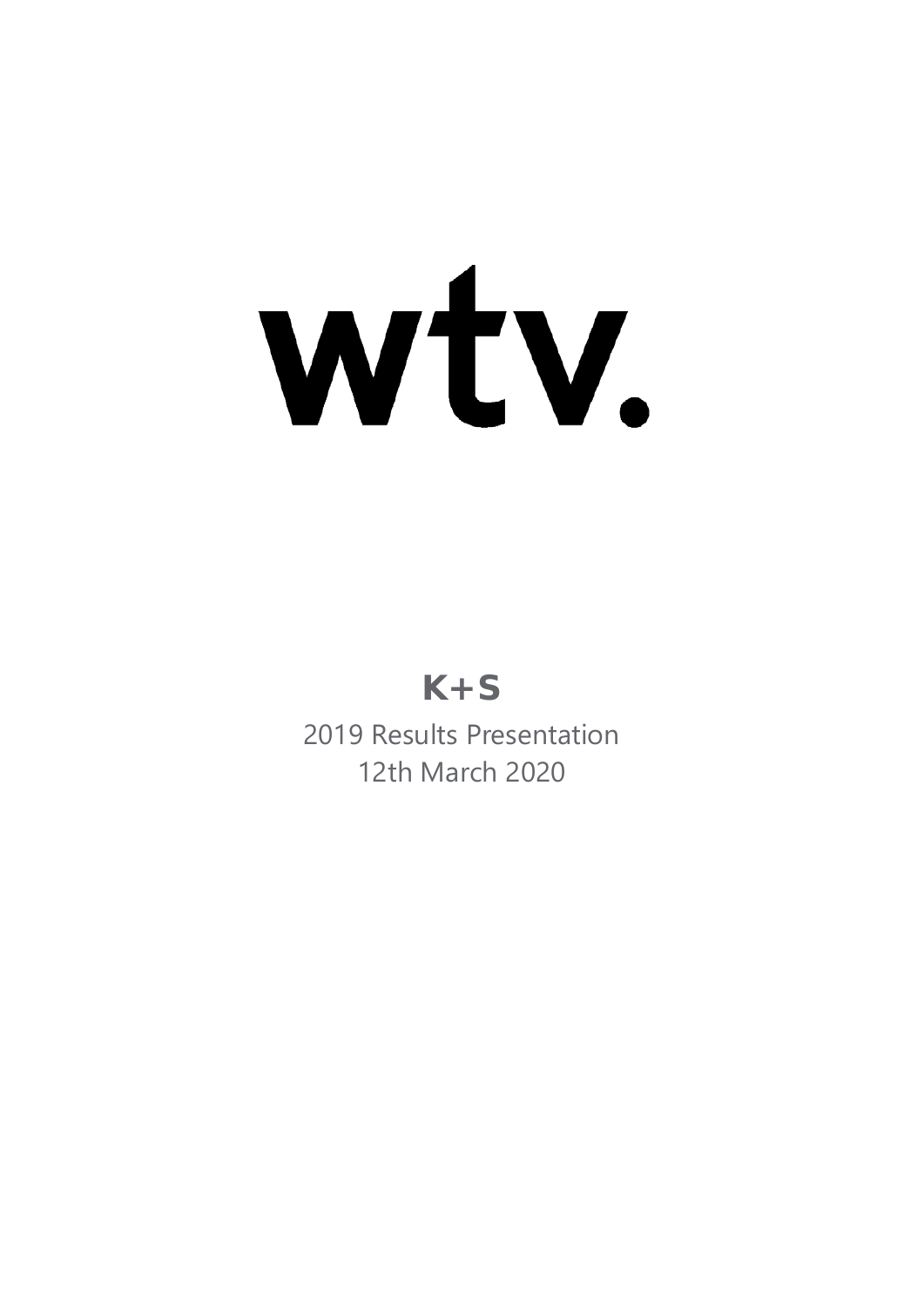# wtv.

# **K+S**

**Dr. Burkhard Lohr, Chief Executive Officer Thorsten Boeckers, Chief Financial Officer Dirk Neumann, Head of Investor Relations**

#### **Questions From**

**Oliver Schwarz, Warburg Research Michael Schäfer, Commerzbank Thomas Swoboda, Société Générale Christian Faitz, Kepler Cheuvreux Markus Schmitt, ODDO BHF Ralf Kugelstadt, RK Research & Consulting Joel Jackson, BMO Stephanie Vincent, JP Morgan Lisa De Neve, Morgan Stanley Alexander Jones, Bank of America**

wtvglobal.com WEVOIODAI.COM<br>
Undon. Geneva. Madrid. Frankfurt. Barcelona. Zurich. | 11 +49 69 750 85700 World Television (De<br>
London. Geneva. Madrid. Frankfurt. Barcelona. Zurich. | 11 +49 69 750 857 77 | Friedrich-Ebert-Anlag

World Television (Deutschland) GmbH<br>Friedrich-Ebert-Anlage 36

Managing Director: Peter Sibley Managing Director: Peter Sibley<br>Registered in Frankfurt am Main<br>HRB 48135 HRB 48135<br>
Ust-IdNr. DE812 931 649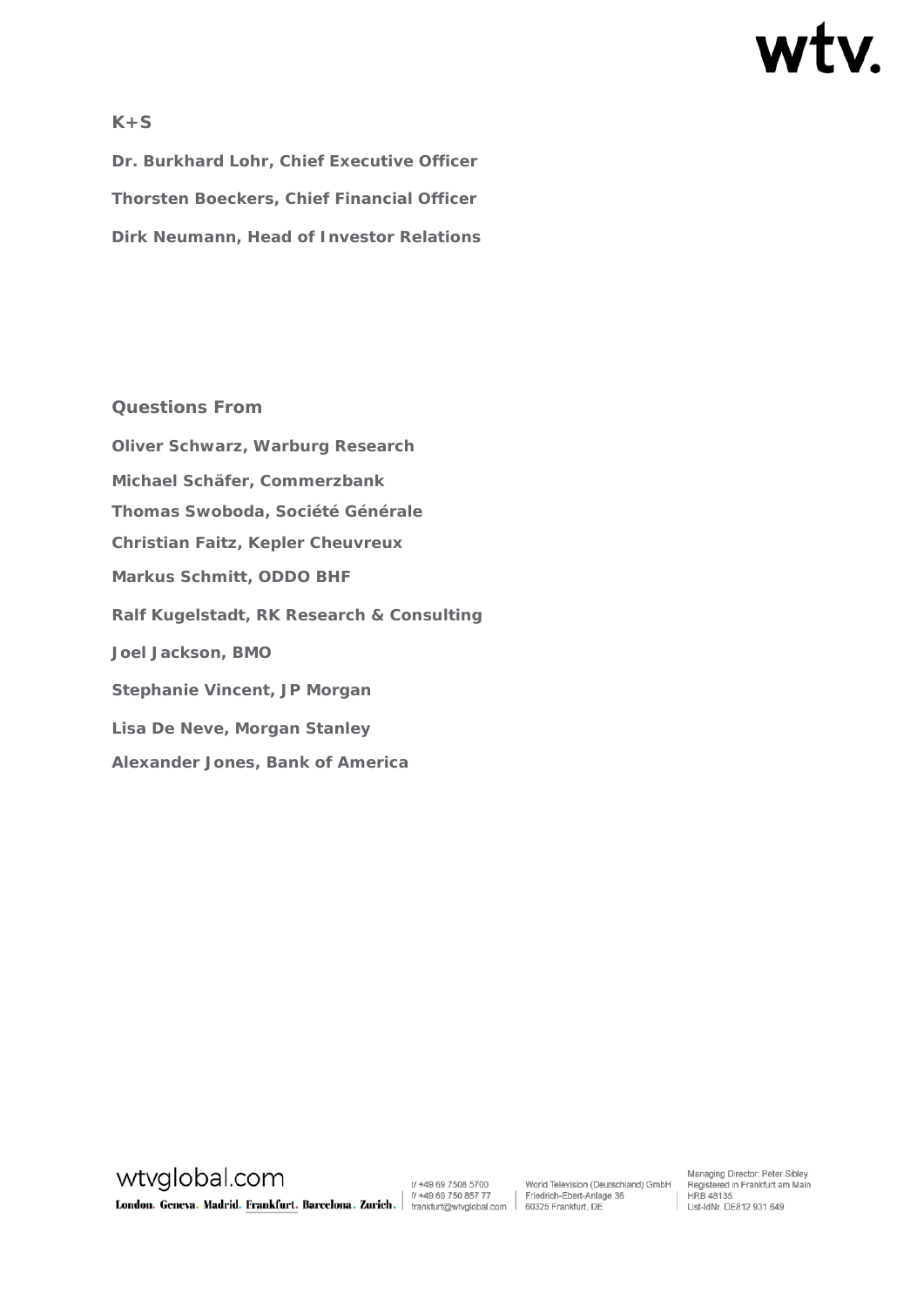

#### *Introduction*

#### **Telephone Operator**

Hello, ladies and gentlemen, welcome to the conference call of  $K+S$ , regarding the publication of the Annual Report 2019, hosted by CEO, Dr. Burkhard Lohr, Thorsten Boeckers, CFO and Dirk Neumann, Head of Investor Relations.

During this call you will be on listen only, but you have the opportunity to submit questions on the webcast system at any time, which will be answered at the end of the presentation. If at any time you need assistance please press \*0 on your telephone keypad and you will be connected to an operator.

Please note on page 24 of the presentation you will find the disclaimer.

I am now handing over to Dr. Burkhard Lohr to begin. Please go ahead.

. . . . . . . . . . . . . . . . . . . . . . . . . . . . . . . . . . . . . . . . . . . . . . . . . . . . . . . . . . . . . .

#### *Key Highlights*

#### **Dr. Burkhard Lohr, Chief Executive Officer**

Thank you very much, ladies and gentlemen I would like to welcome you to our Annual Analyst Conference here in Frankfurt and on the phone. And I remember pretty well back in 2008, 2009 and I had press conferences and analyst conferences at the same place during the financial crisis and we have survived that period and I'm sure we all will survive the Corona issue as well.

But of course it keeps us busy and we see that the attendance rate is low due to that, but hopefully everybody is now on the phone.

Together with my colleague Thorsten Boeckers I'm pleased to explain our ad hoc announcement of yesterday. We will also explain the key developments and results of 2019, share our view on the market and of course on our outlook.

And let's begin on slide 2, at the beginning of December we decided on our package of measures to reduce debt. Under the prevailing market conditions it become increasingly clear that we would not be able to reduce our debt significantly from operations only.

However, we need a solid financial basis to secure the future of our company, waiting and hoping for better conditions was never an option for us.

The package of measures includes both operating units and of course our holding, further increases in efficiency and productivity are just as much the focus as the implementation of future oriented solutions in the environmental area.

Immediately after the decision on the package we began examining the measures and the options available to us.

As you can see from yesterday's ad hoc announcement we aim to completely sell our operating unit Americas. The sale will be accompanied by a comprehensive realignment of  $K+S$ .

t/+49 69 7508 5700 1/ +49 69 750 857 77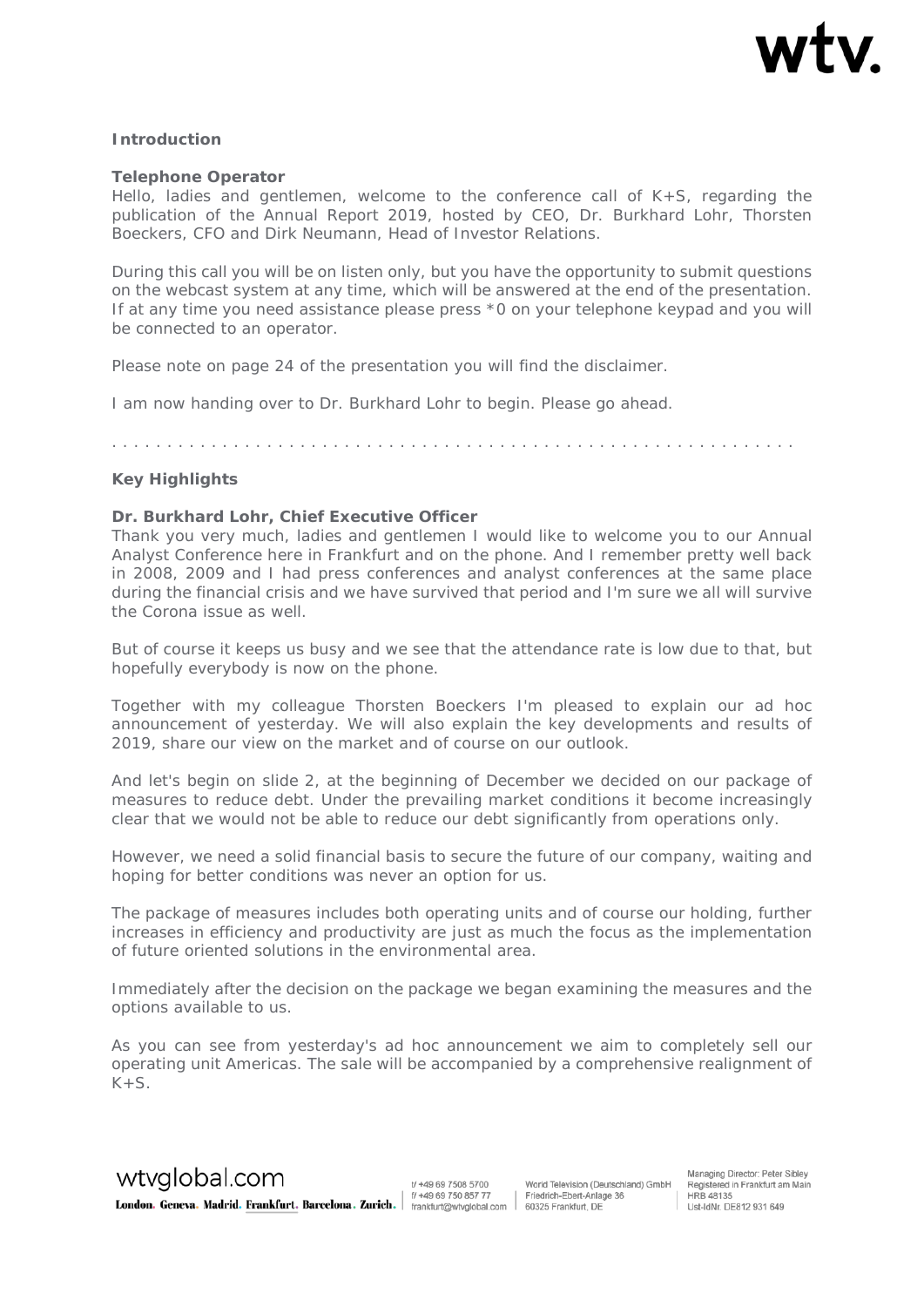

There is a major restructuring on the organisation as well as a new dimensioning of the SG&A functions with an aim of a strong reduction of costs.

We will further advance our efforts to increase efficiency and productivity in our plants to reduce costs even further.

Also we are working intensively on intelligent future oriented solutions to fulfil our environmental obligations with lower costs. In this way we will ensure that all sites achieve a sustainable positive free cash flow.

And what will the new K+S look like? A lean and performance oriented supplier of fertilisers and high earning specialities with a solid financial base.

Now let's turn to slide 3 and take a look at our operating unit Americas. Strong cash flows characterise this unit with sites close to our customers in North America and low cost production in South America.

It has strong brands with high emotional consumer loyalty. The Umbrella Girl of Morton Salt in particular has been a trademark in millions of American households for more than a century. The brands Windsor in Canada, as well as Sal Lobos and Biosal in South America also possess a strong brand value in the corresponding regions.

Ladies and gentlemen this platform is unique worldwide.

All options have been assessed and a full divestment of the operating unit Americas has been identified as the most value generating option. We have already started the sale process and have mandated investment banks to assist.

The range of interested parties is already extensive, following initial discussions with potential buyers we are confident that we will be able to reach a signing before the end of this calendar year.

Now we come to our operating unit Europe+ on page 4. Ladies and gentlemen, our new Bethune plant in Canada is one of the most modern potash production facilities in the world. It is a very valuable asset and an integral part of the future of K+S.

According to our review a sales of shares is not planned. We intend to focus even more strongly on our core business in the operating unit Europe+, reduce the complexity of our Group, and sell non-core activities. As announced we have implemented the first measures directly. Two examples of this are the sale of Baltic Train in the logistics sector and the waste management subsidiary in Switzerland at the end of 2019.

The aim is to generate sustained positive free cash flows at all sites. For the Werra site we will realise the environmental goals agreed with the FTT more cost efficiently by means of more intelligent solutions. For example, we want to achieve an optimised product mix to improve the way we operate, resulting in less liquid residues.

Another example, we are working together with external partners on various concepts for covering our tailings piles. The aim is to achieve a faster reduction in wastewater for the tailings piles at significantly lower costs.

wtvglobal.com t/+49 69 7508 5700 f/ +49 69 750 857 77 **London. Geneva. Madrid. Frankfurt. Barcelona. Zurich.**  $\left| \begin{array}{c} 1/1+49.69.750.857.77 \ \text{frankfurt@wtyglobal.com} \end{array} \right|$ 

World Television (Deutschland) GmbH Friedrich-Ebert-Anlage 36 60325 Frankfurt, DE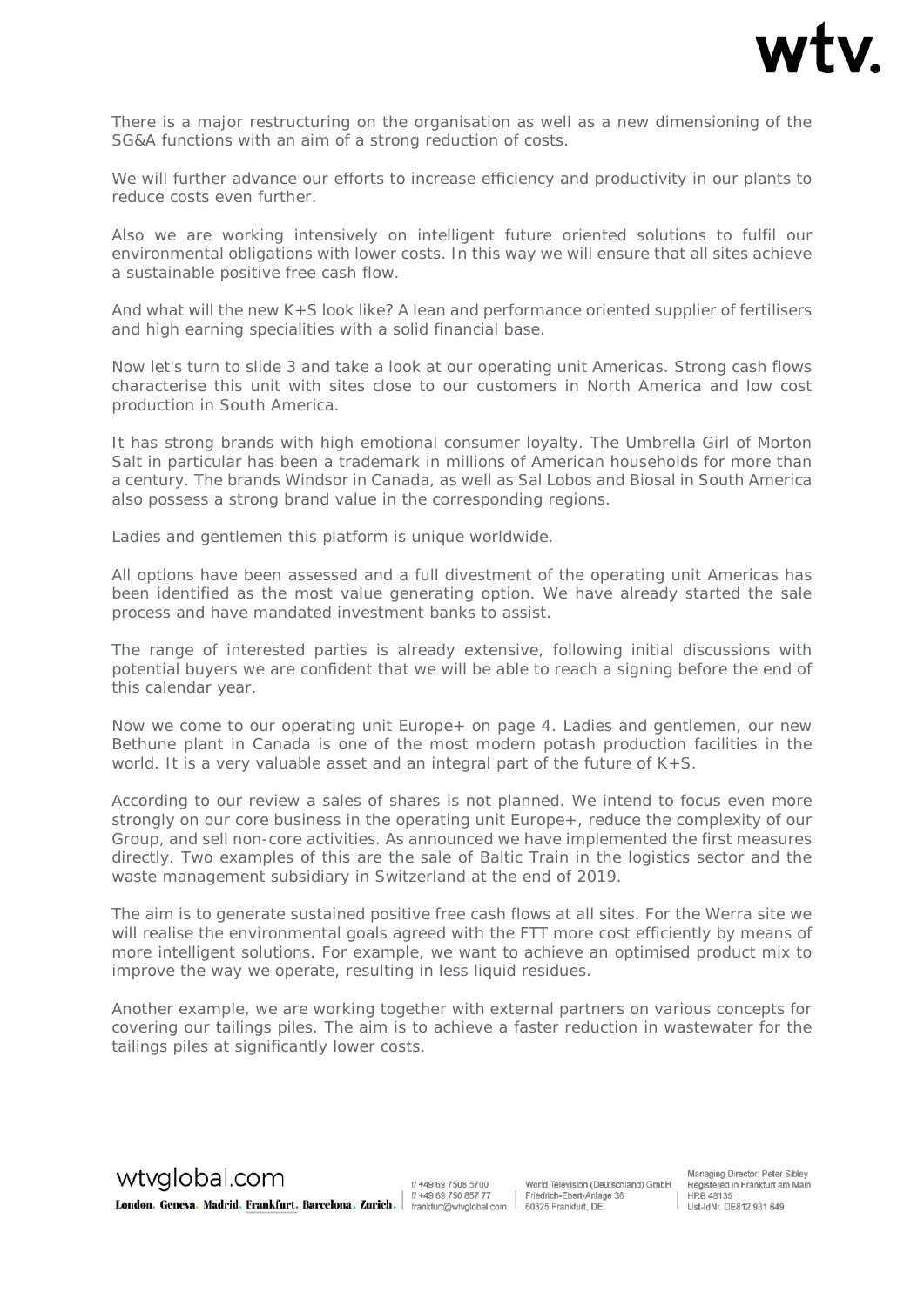

Over the last eight years, we have had to shoulder a total amount of around €1bn in investments in environmental measures at our German sites. We will need a significant reduction in this area.

Now please turn to slide 5, based on the numerous measures just described we intend to reduce our debt by well of €2bn by the end of 2021. In terms of rating, we want to use this step to create the conditions for achieving a stable crossover rating. Crossover refers to the area marginally below investment grade, a solid financial position.

With this new lean and performance-oriented company we will become a premium provider in the fertiliser business, which will mainly also focus on the range of high earning specialities and will continue to grow in this area.

As a result of the reorganisation, or reorientation we have a solid financial base and will become less depending on the de-icing and in future with increasing share of specialities also on the MOP business.

The recent past confirms that this is the right path to take.

I will now hand over to my colleague on the Board of Executive Directors, Thorsten Boeckers who will present further details on the financials of 2019.

. . . . . . . . . . . . . . . . . . . . . . . . . . . . . . . . . . . . . . . . . . . . . . . . . . . . . . . . . . . . . .

#### *Financial Review*

#### **Thorsten Boeckers, Chief Financial Officer**

Thank you Burkhard. Let us continue on slide 6. We did our homework on important items that kept us busy in 2019.

At our Bethune plant we made significant process by implementing cooling, screening and grinding equipment. Product quality has now reached the high level expected by our customers and ourselves. Burkhard and I were able to see the progress we made there with our own eyes a few weeks ago.

We have also managed to get the wastewater related issues in Germany under control; despite another dry summer we were able to avoid weather related production downtimes. For the first time, we have set up an underground storage facility for saline wastewater our Wintershall site.

In addition to our ability to transport brine to offsite locations this has increased our storage capacity to a total of 1 million cubic metres now. It enables us to successful bridge dry phases and gives us stability in production. Against this background, we do not expect wastewater related downtimes at our Werra plant going forward.

In my opinion, the biggest success of 2019 was our cash generation. For the first time since 2013, we generated a positive free cash flow. At  $\epsilon$ 140m, the value was clearly above expectations, with this we have fulfilled our promise.

We also made good progress in lifting synergies. We have already realised more than €100m in administration, procurement, logistics, production, sales and marketing. We are therefore well on track to exceed our synergy goal of more than €150m run rate by the end of 2020. And this will also help the new K+S.



t/+49 69 7508 5700 1/ +49 69 750 857 77 World Television (Deutschland) GmbH Friedrich-Ebert-Anlage 36

Managing Director: Peter Sibley Registered in Frankfurt am Main<br>HRB 48135 nd) GmbH Registered in Frankfurt an<br>| HRB 48135<br>| Ust-IdNr. DE812 931 649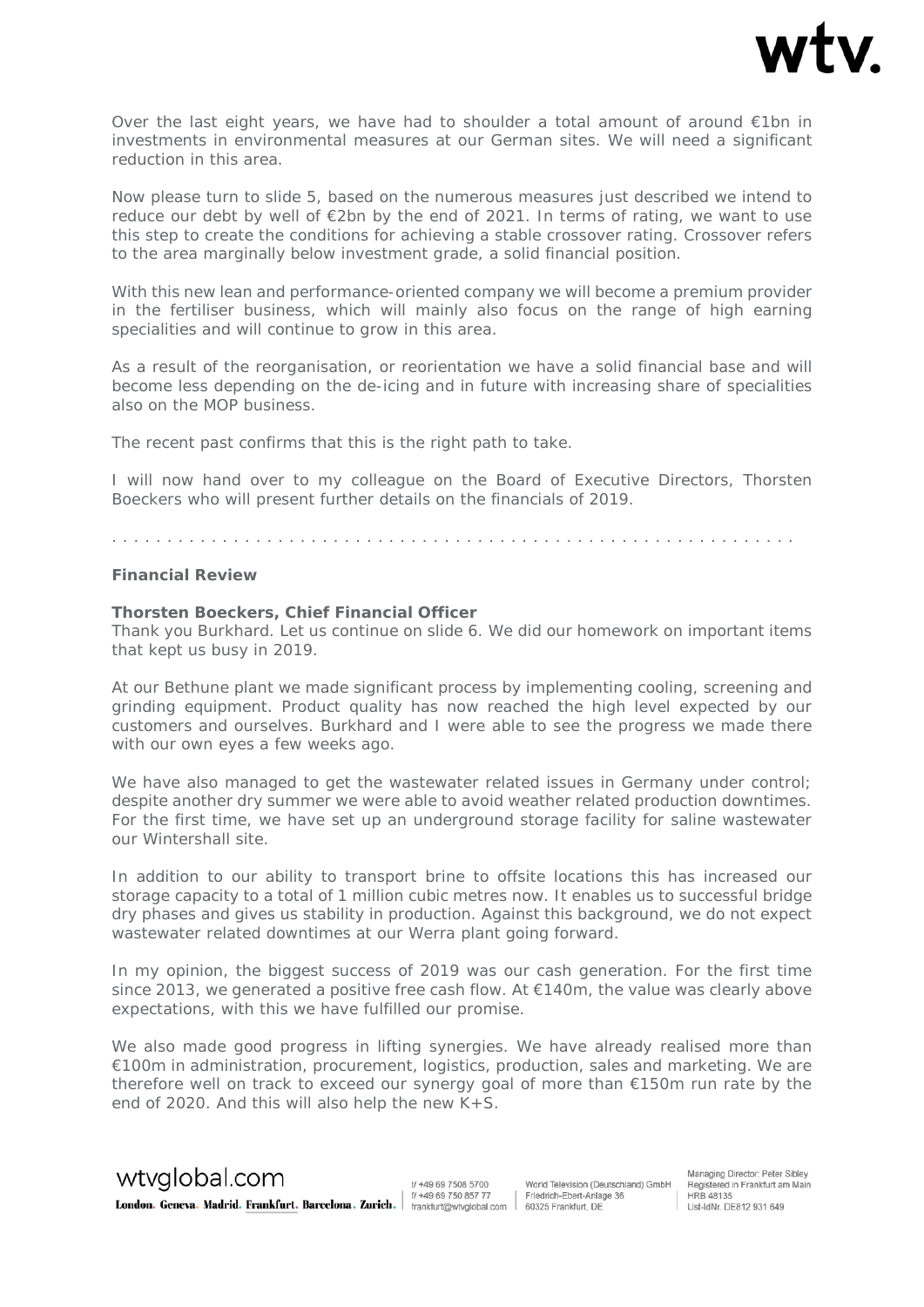

Looking back at market developments in 2019 starting on slide 7. We were happy with the first half of the year and because of the second half, however, the general conditions for large parts of our business turned south. And let's look here at slide 8 in more detail.

In H1 some events caused minor disruptions on the potash markets, for example floodings in the United States. However, these events would not have led to a severe instability. The main reason for market weakness from the second half of the year onwards was the import ban on MOP imposed by China. This has resulted in falling prices and lower demand in other important overseas markets too.

Almost all producers worldwide have responded to this by cutting back production. In the Potash industry as a whole, production was reduced by about 4 million tonnes.

We also contributed with production cuts in Canada and Germany of about 600,000 tonnes.

Slide 9 please, at 12.7 million tonnes sales of de-icing salt for the year as a whole were in the range of the so called normal winter, while demand was above average in the first quarter of 2019, we lacked a good winter in Europe in the fourth quarter. This is the reason why we fell €10m short of our guidance of around €650m announced in November.

Slide 11 please. Q4 results are mainly driven by the reduced potash production and the lower sales volumes in de-icing compared to Q4 2018.

We also suffered from lower prices for MOP.

On a full year basis we achieved slight growth in revenues and earnings. At €640m our EBITDA was 6% higher than in the previous year and therefore improved for the third year in a row.

We will propose a dividend of 15 cents per share to the AGM. This compares with 25 cents a year ago. The payout ratio of 37% will be slightly below our target corridor of 40 to 50%. This reflects our cautious outlook for 2020 and will also contribute to our package of measures.

Let me come back to the cash flow again on slide 12. We are proud of our Bethune plant; however investments there, together with the high environmental capex in Germany led to negative free cash flows for K+S in the years 2014 to 2018. In 2019, this number improved by almost €350m compared to 2018. The main reasons for this very good development are our strong focus on cash across the Group and an optimised working capital management.

The good cash flow development also had a slightly positive effect on the leverage. We finished the year at 4.9 times net debt to EBITDA compared to 5.3 times year over year. The progress was even stronger during the year, however also stalled by the development on the potash markets in particular.

. . . . . . . . . . . . . . . . . . . . . . . . . . . . . . . . . . . . . . . . . . . . . . . . . . . . . . . . . . . . . .

That concludes my look at the financial development, back to you Burkhard.

wtyglobal.com London. Geneva. Madrid. Frankfurt. Barcelona. Zurich. #49 69 750 857 77 Friedrich-Ebert-Anlas

t/+49 69 7508 5700 1/ +49 69 750 857 77 World Television (Deutschland) GmbH Friedrich-Ebert-Anlage 36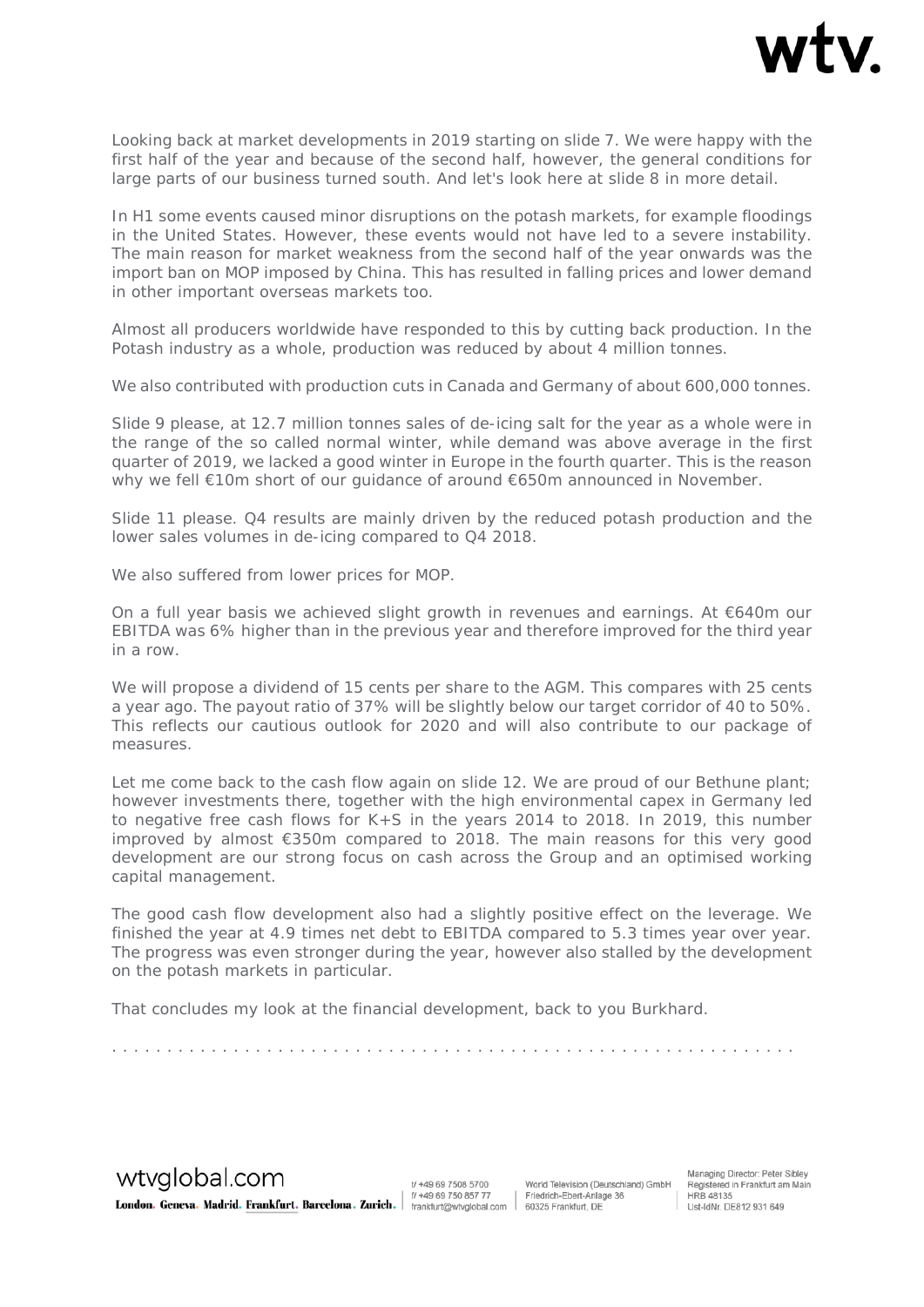

#### *Current Market Assessment & Outlook*

#### **Dr. Burkhard Lohr, Chief Executive Officer**

Ladies and gentlemen we now come to our current market assessment and outlook. Please turn to slide 14.

Some industry observers have assumed that there could be a significant increase in potash capacity over the coming years, creating an excess supply in the market. However, a closer look at the facts makes it clear that there is a large gap between plan and reality. What do we mean with that?

Over the past 15 years, some 160 potash projects have been announced worldwide, currently we see a high probability of just six of these projects being implemented by 2025. And only two projects are currently being ramped up, one of them is our Bethune plant in Canada.

Slide 15 please, on the demand side - and this is confirmed by all market observers, the long-term trends remain intact and assume an annual increase in global potash demand. The drivers for this continue to be global population growth and the need for an optimal supply of nutrients to soils in order to increase agriculture yields, while the amount of arable land is declining and the same time.

We therefore see a rather balanced relationship between supply and demand in the medium term and do not expect and oversupply on the world market. Rather we assume that global capacity will level off at the long-term average over the next few years, especially as capacity is repeatedly leaving the market due to premature plant closures and uncontrollable water inflows, both we have seen in the past.

Now please turn to page 16. The general conditions for the current year 2020, underline a long-term assessment of demand. In the case of cereals for example demand is increasing and prices remain at an attractive level. This is likely to lead to an increase in acreage under cultivation in North America and Brazil.

In addition, the agriculture sector is currently in good financial shape. All these are positive factors that should also favour demand for fertilisers in the short term.

Now please slide 17, the market weakness for potassium chloride that has been observed since the second half of 2019 is currently being felt, primarily on the overseas market, but less so on our home European market. Here, the price level is proving to be significantly more stable; the same applies to fertiliser specialities such as potassium sulphate which is more expensive.

There, we see a significantly more stable price trend compared with MOP overseas. Both, our broad regional base and our strong market position in the case of fertiliser specialities are our plus points in the current market situation and should help us to manage this difficult phase.

This brings us to our forecast for 2020 on slide 18. The forecast is complicated because of numerous uncertainties. There is still a lack of orientation on overseas potash markets, especially because important contract in China is still pending.

wtvglobal.com **London. Geneva. Madrid. Frankfurt. Barcelona. Zurich.**  $\begin{bmatrix} \n\theta & +49 & 69 & 750 & 857 & 77 \\
\text{frankf} & \text{frankf} & \text{fankf} & \text{fankf} & \text{fankf} \\
\end{bmatrix}$ 

t/+49 69 7508 5700 f/ +49 69 750 857 77

World Television (Deutschland) GmbH Friedrich-Ebert-Anlage 36 60325 Frankfurt, DE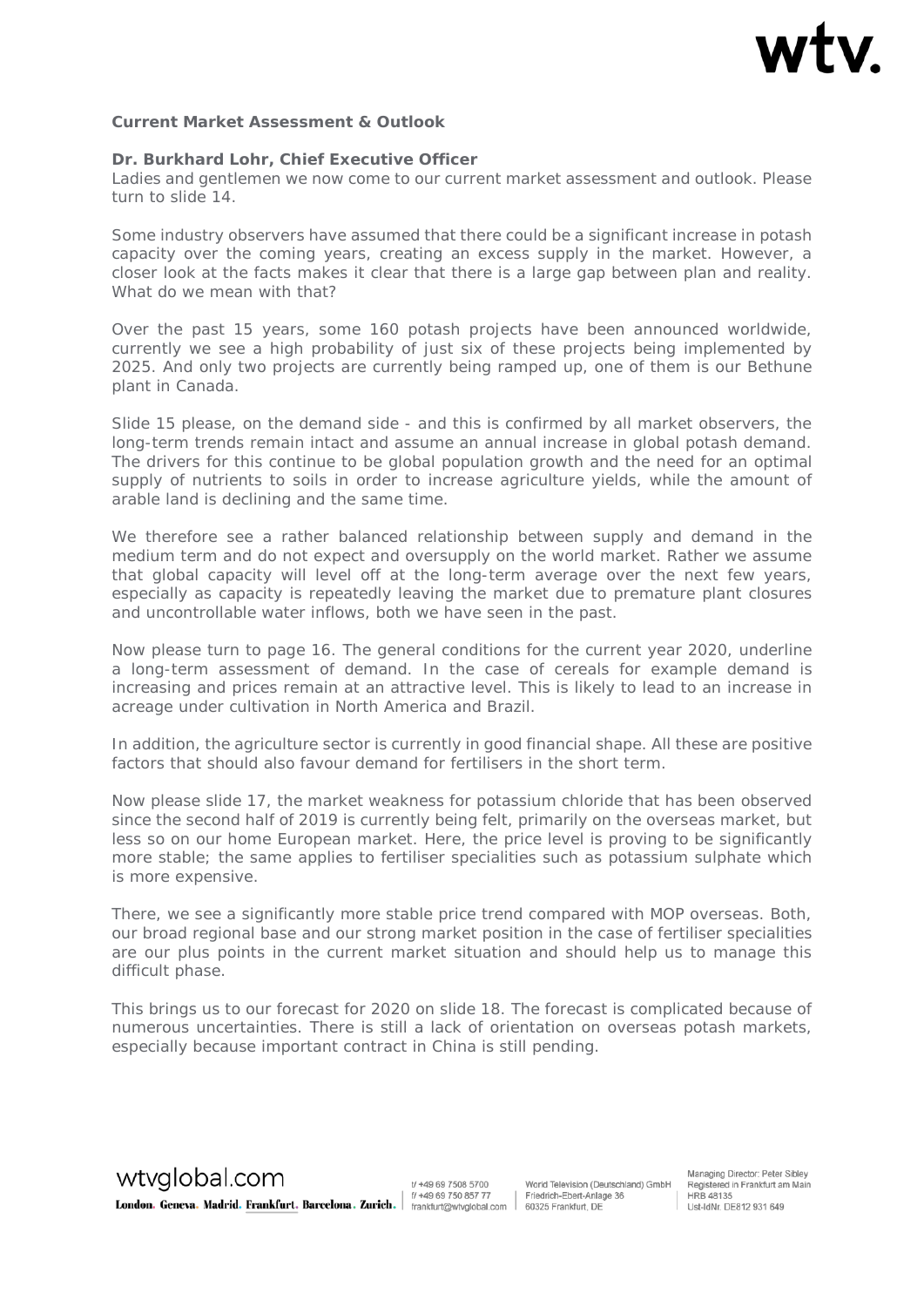

In addition, the effect of the Coronavirus cannot be predicted. However, from today's perspective, we assume that MOP prices will bottom out with the start of the fertiliser season in the northern hemisphere in spring.

This would translate into an average price slightly below the Q4 2019 level, reflected in the midpoint. In the second half of 2020, we expect prices to stabilise on a significantly higher level. In the upper case, we expect average prices for the customer segment agriculture on the level of Q4 2019.

In view of the green winter, we expect the below average de-icing salt business in the first quarter of the year, both here in Europe and in North America. This will then also be reflected in below average early fills business in the second and third quarter.

Against this backdrop we expect our operating earnings, EBITDA for 2020 to be in the range of €500m to €620m.

Ladies and gentlemen, let me finish and summarise the most important points on slide 19. The package of measures will reduce our debt by well over €2bn by the end of 2021. This will create a solid financial basis that will secure the future viability of our company.

The new K+S will then be lean, performance-oriented and a supplier of fertilisers and high earning specialities. This realignment will create the basis for global growth, for example in Africa and China and for the future expansion of our high earning specialities business. I am thinking here of the topic of fertigation or solutions for pharma products and industrial applications.

The final slide shows the DAX 50 ESG Index and we are a proud member of this and that shows and underpins that our ambitions in sustainability with our ambitious sustainability targets are paying off.

Thank you very much for your attention, especially because it was a bit more extensive today than usual. We're now looking forward to your questions.

. . . . . . . . . . . . . . . . . . . . . . . . . . . . . . . . . . . . . . . . . . . . . . . . . . . . . . . . . . . . . .

. . . . . . . . . . . . . . . . . . . . . . . . . . . . . . . . . . . . . . . . . . . . . . . . . . . . . . . . . . . . . .

. . . . . . . . . . . . . . . . . . . . . . . . . . . . . . . . . . . . . . . . . . . . . . . . . . . . . . . . . . . . . .

#### *Questions and Answers*

**Christian Faitz, Kepler Cheuvreux** Two question as a start please.

#### **Dr. Burkhard Lohr, Chief Executive Officer**

One by one please. Thank you very much.

#### **Christian Faitz, Kepler Cheuvreux**

Okay, let me think which one. So can you kind of bring home to us what led you to the decision not to partially sell, or IPO the Americas unit, rather now doing a full sale and keep Bethune under 100% control, what has led to that change in thinking? Thank you.

wtyglobal.com

t/+49 69 7508 5700 1/ +49 69 750 857 77

. . . . . . . . . . . . . . . . . . . . . . . . . . . . . . . . . . . . . . . . . . . . . . . . . . . . . . . . . . . . . .

World Television (Deutschland) GmbH London. Geneva. Madrid. Frankfurt. Barcelona. Zurich. #198975085777 | Friedrich-Ebert-Anlas Friedrich-Ebert-Anlage 36

Managing Director: Peter Sibley Registered in Frankfurt am Main<br>HRB 48135 nd) GmbH Registered in Frankfurt an<br>| HRB 48135<br>| Ust-IdNr. DE812 931 649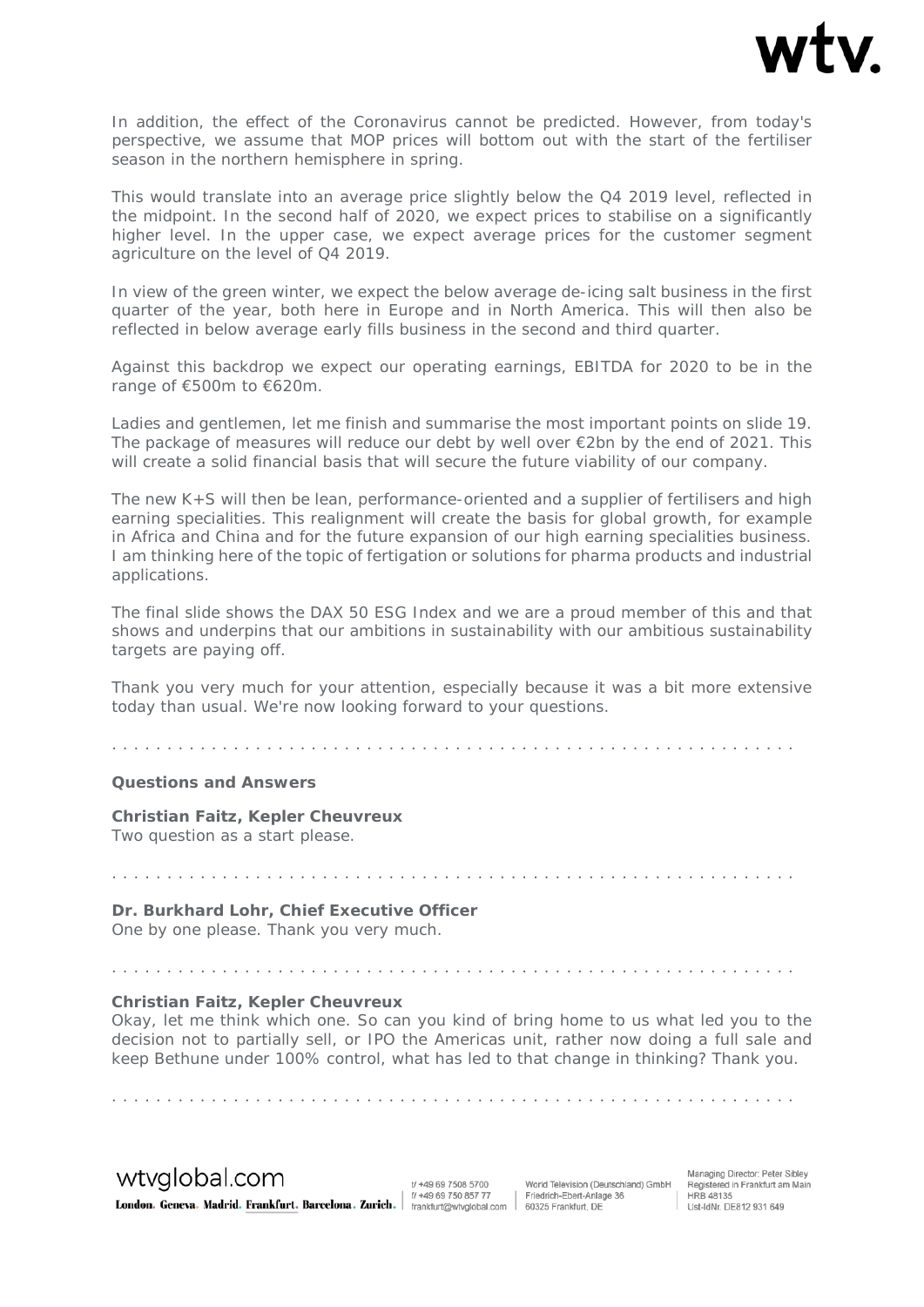

#### **Dr. Burkhard Lohr, Chief Executive Officer**

That's a very good one. So, we, first of all we have a history of huge investments, we have - you know that the Americas more or less has been the result of acquisitions in 2006 and 2009. We have heavily invested in Bethune.

We were also were forced to invest €1bn in environmental in Germany with a focus at the Werra. And with the environment that we have seen in the last couple of years we are seeing that the returns will not be able to cover these investments in terms of coming back to a solid financial basis from pure operations.

And we have created first ideas late last year and we have further worked on that and of course have tested the markets for such an asset and we have realised that a clear cut would help having positives. First of all, the highest proceeds; secondly, it increases significantly the probability of such a transaction; thirdly, it gives us the opportunity to completely start from scratch and design the company that I've just described, leaner with less assets, but assets which all come back into the free cash flow positive area which of course requires the reorganisation. And it gives us the opportunity to stick to Bethune which will become one of the best assets in this industry. And then we have taken the decision and yesterday the Supervisory Board has covered this decision.

#### **Christian Faitz, Kepler Cheuvreux**

As a follow up, you talked about cash flow, can you talk about the cash flow situation for Americas for that business unit, how can we think about cash flow?

. . . . . . . . . . . . . . . . . . . . . . . . . . . . . . . . . . . . . . . . . . . . . . . . . . . . . . . . . . . . . .

#### . . . . . . . . . . . . . . . . . . . . . . . . . . . . . . . . . . . . . . . . . . . . . . . . . . . . . . . . . . . . . .

#### **Thorsten Boeckers, Chief Financial Officer**

We have an annual capex there of about  $\epsilon$ 100m, a bit more, a bit less sometimes, right. And so you can say that a good  $€100m$  of free cash flow is generated in the unit.

#### **Oliver Schwarz, Warburg Research**

Thank you for taking my questions, going one at a time. Can you fill me in about the reduction in long term mining provisions of about 10% in 2019 versus 2018 please?

. . . . . . . . . . . . . . . . . . . . . . . . . . . . . . . . . . . . . . . . . . . . . . . . . . . . . . . . . . . . . .

#### **Dr. Burkhard Lohr, Chief Executive Officer**

What I have indicated in my speech is that we have created a lot of ideas to, of course fulfil our obligations but do it a little bit more intelligently, what was the reason for this already? Because we have changed our concept which is also agreed from the authorities and that has a big lever because we are talking about a huge coverage measure and we are taking about many years. So, this is the new technical concept behind how to cover our heaps in Germany. But there is more potential to come.

. . . . . . . . . . . . . . . . . . . . . . . . . . . . . . . . . . . . . . . . . . . . . . . . . . . . . . . . . . . . . .

wtvglobal.com Example of the Community of the Section of the Section of the Section Community of the Section Condon. Geneva. Madrid. Frankfurt. Barcelona. Zurich.  $\begin{bmatrix} 0 & 49 & 69 & 750 & 857 & 77 \\ 6 & 49 & 69 & 750 & 857 & 77 \\ \text{frankfunkung/wyglobal.com} & 6$ 

t/+49 69 7508 5700

World Television (Deutschland) GmbH Friedrich-Ebert-Anlage 36

. . . . . . . . . . . . . . . . . . . . . . . . . . . . . . . . . . . . . . . . . . . . . . . . . . . . . . . . . . . . . .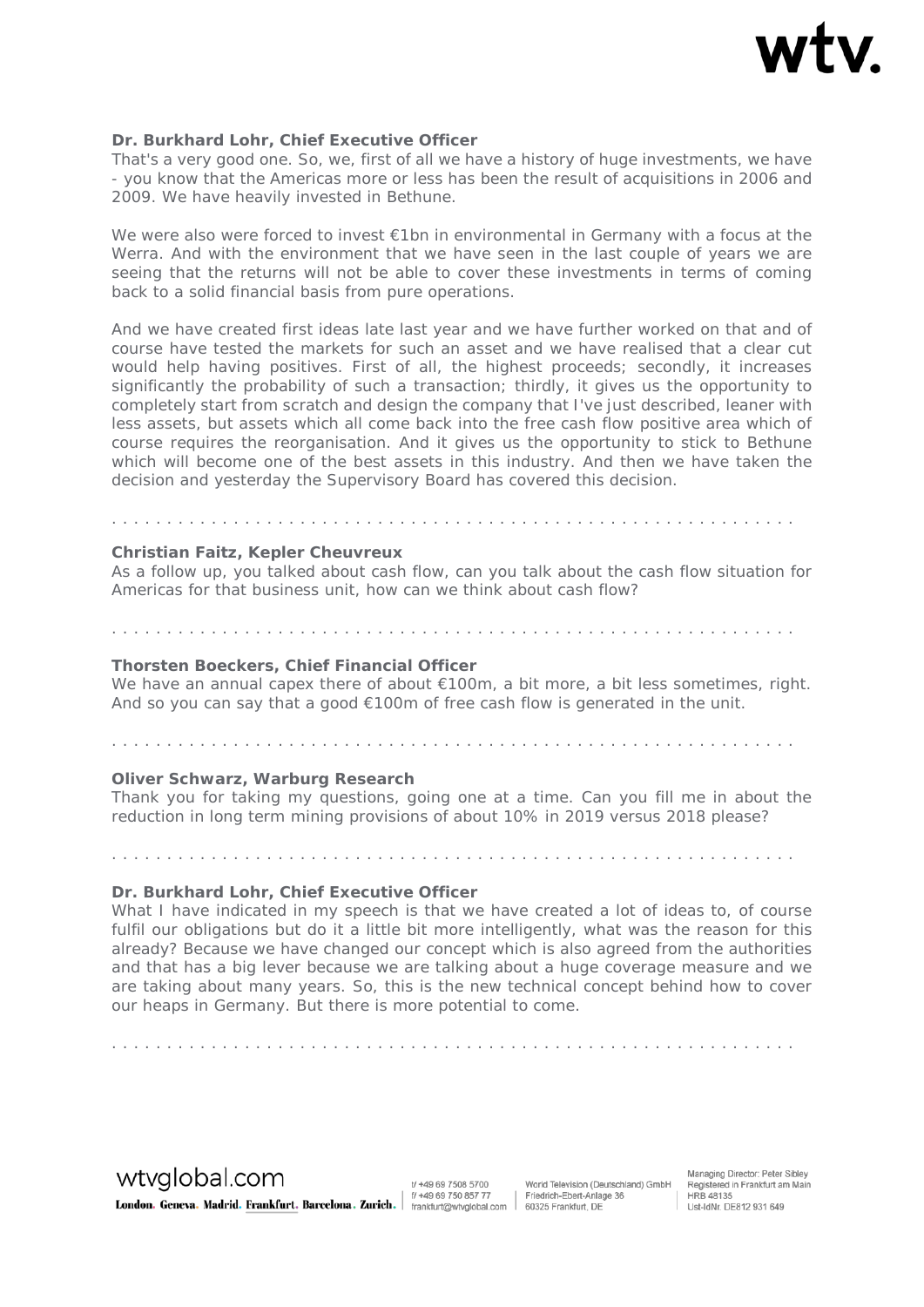

#### **Oliver Schwarz, Warburg Research**

Okay thank you. And secondly can you fill me in about your thinking about firstly how to reach more than a €2bn reduction in net debt given the current market situation and your closest peers, Compass now trading well below 10 times EBITDA?

And connected to that, how you come up with the assumption of a stable cross over rating as a consequence of this net debt reduction, the math behind that would be helpful? Thank you.

#### **Dr. Burkhard Lohr, Chief Executive Officer**

First of all, we are taking about the whole package of measure. Of course the biggest measure is selling the OU Americas and this whole package has the potential to deliver significantly more than  $\epsilon$ 2bn by the end of next year. And we also believe that the current situation will not hinder us in doing that transaction because we are talking to strategic investors, to PEs, they shouldn't have, even in the current situation, no problems in securing the financing for such a transaction. So, we are very, very optimistic that this is going to happen.

And again, it's not only OU Americas; it's a whole list of measure that in total will deliver these proceeds. And if you take our net financial debt and deduct this you will see that you end up in a crossover rating, crossover situation.

#### **Oliver Schwarz, Warburg Research**

If I deduct let's say the  $\epsilon$ 3.1bn by the let's say  $\epsilon$ 2bn plus, I ended up in the range of give or take €1bn. If I take a crossover rating, net debt to EBITDA of perhaps 3.5 times, I'll end up with a prospective EBITDA of in the ballpark of  $\epsilon$ 300m, a bit lower than I would have expected for 2021. Can you confirm that that is your thinking or am I missing something here?

#### **Dr. Burkhard Lohr, Chief Executive Officer**

We didn't say that we would end up at the lowest range of a crossover situation, so €300m is for sure too low.

#### **Oliver Schwarz, Warburg Research**

Yeah, but taking investment grade rating three times, I would end up at around about €340m which is not that far off from the €300m?

. . . . . . . . . . . . . . . . . . . . . . . . . . . . . . . . . . . . . . . . . . . . . . . . . . . . . . . . . . . . . .

. . . . . . . . . . . . . . . . . . . . . . . . . . . . . . . . . . . . . . . . . . . . . . . . . . . . . . . . . . . . . .

#### **Dr. Burkhard Lohr, Chief Executive Officer**

I'm afraid we are now mixing net financial debt and net debt.

. . . . . . . . . . . . . . . . . . . . . . . . . . . . . . . . . . . . . . . . . . . . . . . . . . . . . . . . . . . . . .

wtvglobal.com

t/+49 69 7508 5700 1/ +49 69 750 857 77 **London. Geneva. Madrid.** Frankfurt. Barcelona. Zurich. | #49 69 750 857 77 | Friedrich-Ebert-Anlas

World Television (Deutschland) GmbH Friedrich-Ebert-Anlage 36

. . . . . . . . . . . . . . . . . . . . . . . . . . . . . . . . . . . . . . . . . . . . . . . . . . . . . . . . . . . . . .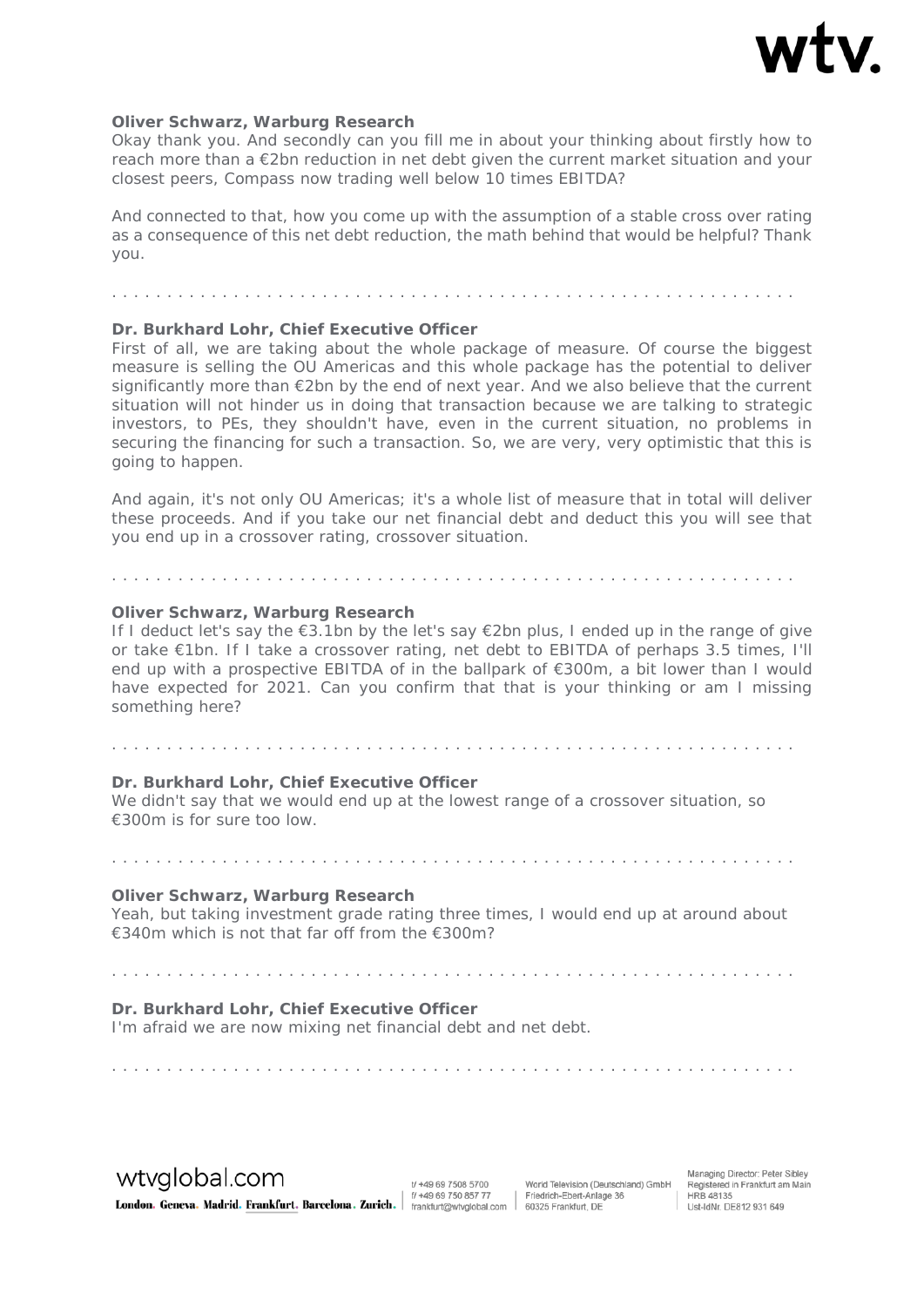# **Oliver Schwarz, Warburg Research**

Okay.

#### . . . . . . . . . . . . . . . . . . . . . . . . . . . . . . . . . . . . . . . . . . . . . . . . . . . . . . . . . . . . . .

#### **Dr. Burkhard Lohr, Chief Executive Officer**

So if you're looking at - and we have a difference between the two numbers of roughly €900m, our long term provisions, so if you only look at net financial debt the number of course is another one.

. . . . . . . . . . . . . . . . . . . . . . . . . . . . . . . . . . . . . . . . . . . . . . . . . . . . . . . . . . . . . .

# **Oliver Schwarz, Warburg Research**

So just to clarify the basis of your calculation is net financial debt plus pension provisions plus the long term provision for the mining obligations, is that correct?

**Dr. Burkhard Lohr, Chief Executive Officer**  That is the definition of net debt, correct.

. . . . . . . . . . . . . . . . . . . . . . . . . . . . . . . . . . . . . . . . . . . . . . . . . . . . . . . . . . . . . .

#### . . . . . . . . . . . . . . . . . . . . . . . . . . . . . . . . . . . . . . . . . . . . . . . . . . . . . . . . . . . . . .

#### **Oliver Schwarz, Warburg Research**

Okay, I just wanted to check. Thank you very much for the clarification.

. . . . . . . . . . . . . . . . . . . . . . . . . . . . . . . . . . . . . . . . . . . . . . . . . . . . . . . . . . . . . .

**Dr. Burkhard Lohr, Chief Executive Officer** 

You're welcome.

. . . . . . . . . . . . . . . . . . . . . . . . . . . . . . . . . . . . . . . . . . . . . . . . . . . . . . . . . . . . . .

#### **Michael Schäfer, Commerzbank**

Thanks for taking my questions. The first one would be on the cost cutting side, you elaborated on, maybe give us an idea on let's say the order of magnitude you are targeting, the timing, associated costs, and what makes you confident to, at least according to my calculation, to bridge to €100m negative free cash flow which you would end up with based on the current situation with the let's say OU Europe less Bethune, so how can you bridge this gap over the time in order to make it free cash flow breakeven or even positive? This would be my first question.

#### **Dr. Burkhard Lohr, Chief Executive Officer**

First of all, we save a significant amount of interest payments, on deleverage. Secondly, I'm not in the position now to give you a precise number about our reorganisation which will more or less take place in the SG&A area, but to give you a flavour K+S without OU Americas we are talking about SG&A costs of roughly €180m. And we are talking about a significant change, so there is potential.

. . . . . . . . . . . . . . . . . . . . . . . . . . . . . . . . . . . . . . . . . . . . . . . . . . . . . . . . . . . . . .

wtyglobal.com

t/+49 69 7508 5700 Example of the Community of the Community of the State of the State of the State of the State of the Community of the State of the Community of the State of the State of the State of the State of the State of the State of

World Television (Deutschland) GmbH Friedrich-Ebert-Anlage 36

. . . . . . . . . . . . . . . . . . . . . . . . . . . . . . . . . . . . . . . . . . . . . . . . . . . . . . . . . . . . . .

Managing Director: Peter Sibley Registered in Frankfurt am Main<br>HRB 48135 nd) GmbH Registered in Frankfurt ar<br>HRB 48135<br>Ust-IdNr. DE812 931 649<br>Ust-IdNr. DE812 931 649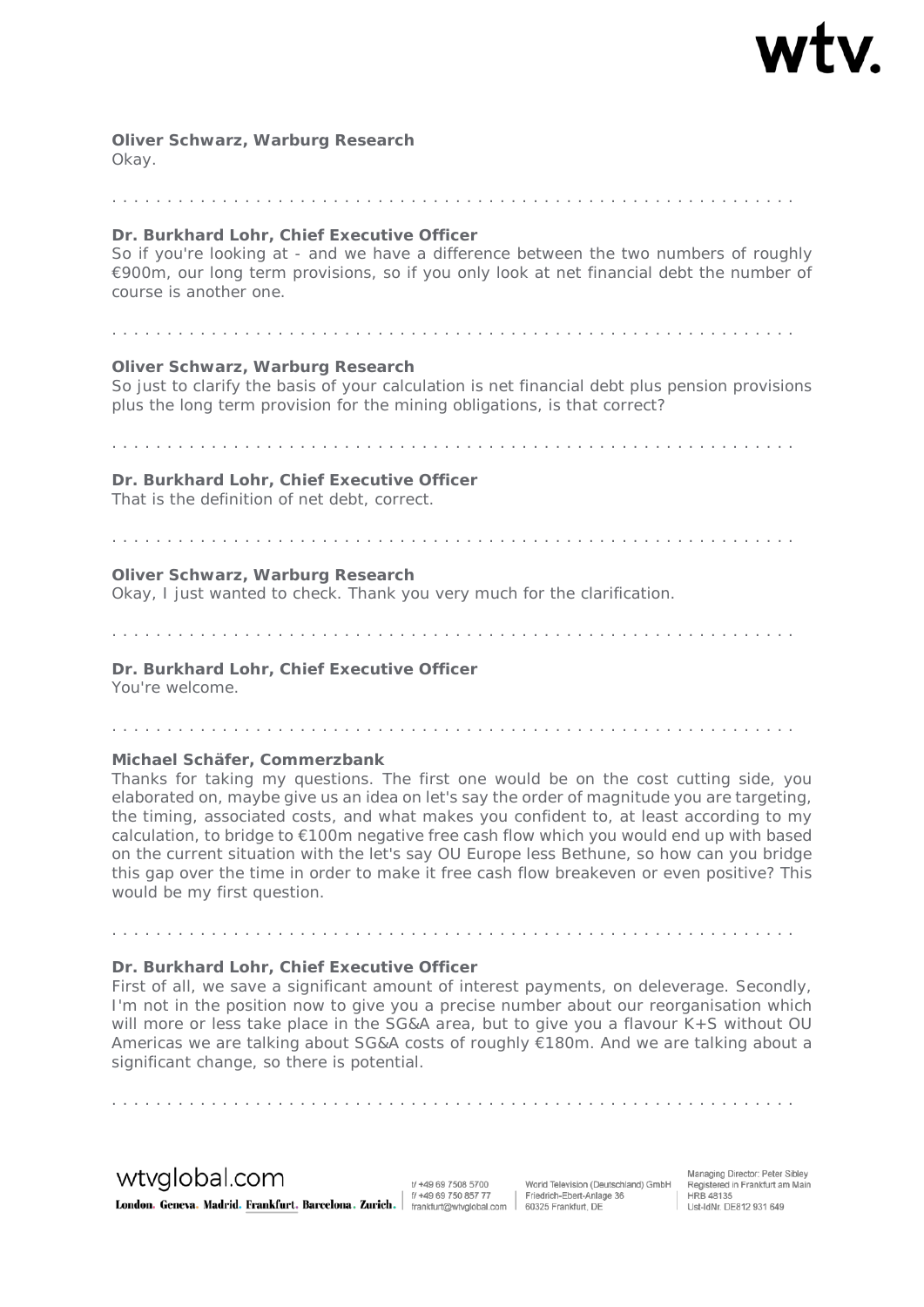

#### **Michael Schäfer, Commerzbank**

And maybe on the back of that, you're looking into the capex side of things, you posted something like €500m last year capex and guiding for the whole Group a significant recovery in 2020, since we are ahead of the splitting we take the base of OU Europe which was something like €400m capex last year.

So maybe can you paint a picture on how we should think about capex evolution on the back of all of the environmental measures you still have in front of you over the next two or three years. So what's the kind of capex base we should expect for OU Europe in the years to come would be my second question? And I have a third one later on if I can.

. . . . . . . . . . . . . . . . . . . . . . . . . . . . . . . . . . . . . . . . . . . . . . . . . . . . . . . . . . . . . .

#### **Thorsten Boeckers, Chief Financial Officer**

So let me start with this year, we expect for this year a significant increase in the capex year over year, which has to do with the culmination of the tailing pile expansions. If you then cut out for the next year about €100m of capex more or less for the OU Americas and Burkhard described that we are also working on bringing down the capex for environmental investments significantly, we would see a significant drop from these levels in capex.

And I mean we always said in the past that we need a sustainable capex of about €400m to €450m, this included the OU Americas, so this gives you a ballpark feeling of where the capex could go.

#### **Michael Shafer, Commerzbank**

Okay, my third and last one would be: In your guidance, you assume basically that the ag ASP is recovering in the second half, starting already in Q2, bottoming in Q1, so what makes you confidence in the lack of Chinese contracts, which is a bellwether contract as we know that we see the price recovery which you have baked into your guidance basically indeed in the second half?

# . . . . . . . . . . . . . . . . . . . . . . . . . . . . . . . . . . . . . . . . . . . . . . . . . . . . . . . . . . . . . .

. . . . . . . . . . . . . . . . . . . . . . . . . . . . . . . . . . . . . . . . . . . . . . . . . . . . . . . . . . . . . .

#### **Dr. Burkhard Lohr, Chief Executive Officer**

Yeah, it's not only us, first of all, that's expecting that. That's a common understanding in the market and that was the case in fact back in 2016 as well. In a way we have faced a very similar situation and we all know that we then went into a rally for 18 months which brought us to \$350 in Brazil.

We have not assumed such a scenario in our models, in our forecast, but it's very, very probably that once we have the new contract we will see a turnaround situation.

And one thing makes us confident - that the parties at least talked, we heard about discussions between the Canadians and the Chinese, and before that there were obviously some video conferences with Belarus and the Canadian, so at least there's some movement.

That does not mean that there will be in a couple of days a new contract, but the process is starting.

wtyglobal.com

t/+49 69 7508 5700 f/ +49 69 750 857 77 London. Geneva. Madrid. Frankfurt. Barcelona. Zurich. |  $\left| \begin{array}{cc} 496975085777 & | \text{ Friedrich-Ebert-AnIs} \\ \text{frankfurt.} & \text{farrelona. Zurich.} \end{array} \right|$ 

World Television (Deutschland) GmbH Friedrich-Ebert-Anlage 36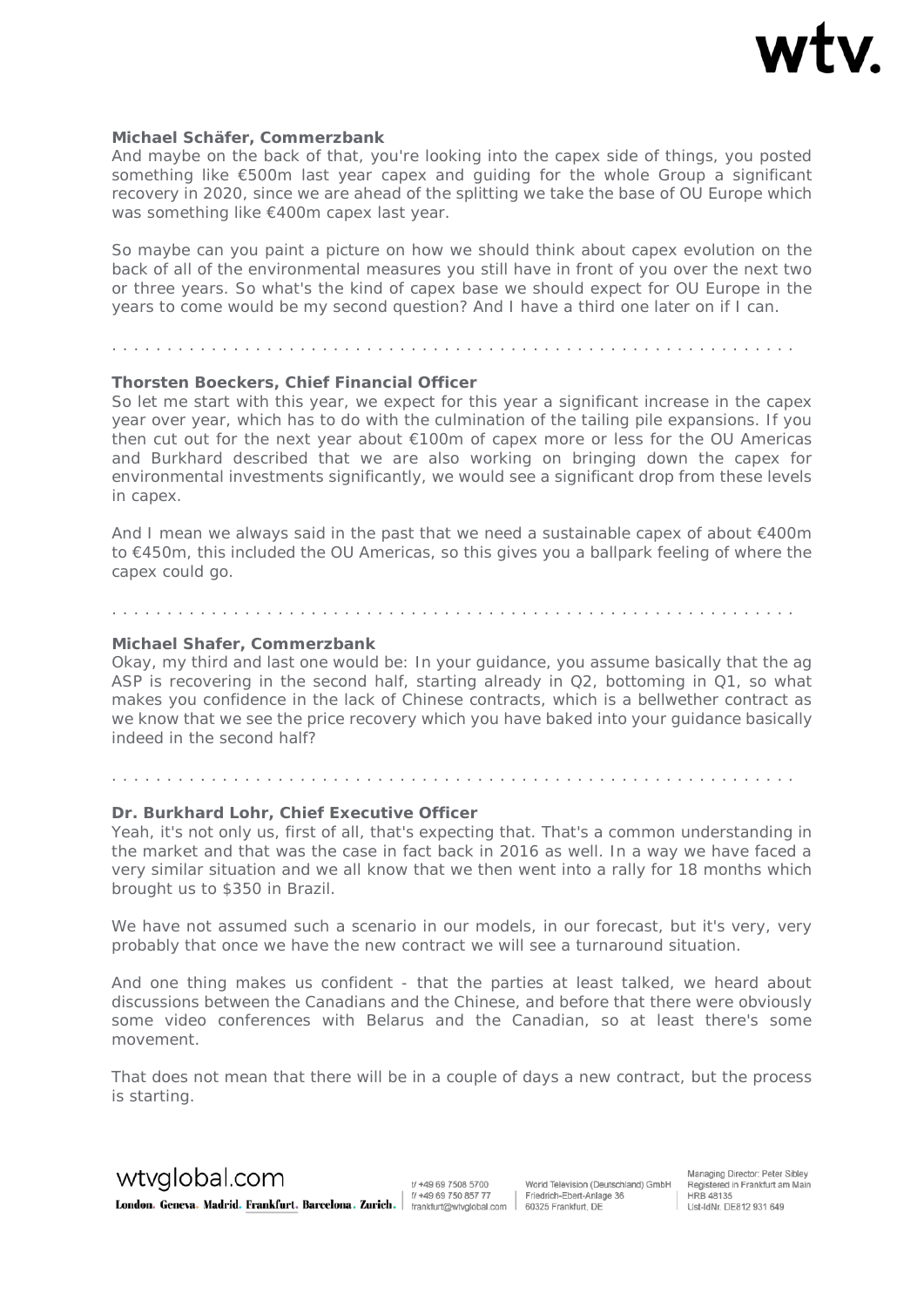

And we shouldn't forget India, India is in a much more solid situation and they have a need to sign soon.

. . . . . . . . . . . . . . . . . . . . . . . . . . . . . . . . . . . . . . . . . . . . . . . . . . . . . . . . . . . . . .

#### **Thomas Swoboda, Société Générale**

Thank you, one question on the remaining salt activities, what has led you to, you know, keep the European salt within the Group, wouldn't - in what you have explained wouldn't it have been more logical to build a big package - to carve out the whole salt operation and sell it as a premium price, so what has led you to keeping the European salt unit please?

# . . . . . . . . . . . . . . . . . . . . . . . . . . . . . . . . . . . . . . . . . . . . . . . . . . . . . . . . . . . . . . **Dr. Burkhard Lohr, Chief Executive Officer**

The salt business is a local business and the European entities almost have no direct business to the Americas and vice versa. That would have been a second transaction. That's the first reason.

The second reason, we are making money there. Yes, we are looking into the de-icing salt in Europe, for sure we have to look into it critically because that is not the first warm winter here in Europe and you could assume that this is more or less the new normal and we might take actions on that. But we have a whole range of products, high earnings, high return products into the chemical industry, into the pharmaceutical industry.

We are about to establish nice brands, Saldoro, I hope you all have some of that product at home, with very promising successes in terms of being a strong competitor Bad Reichenhaller. So, as this would not have been part of the Americas transaction anyway, the look into the European salt business is part of the rest of the measures and here the focus is de-icing.

. . . . . . . . . . . . . . . . . . . . . . . . . . . . . . . . . . . . . . . . . . . . . . . . . . . . . . . . . . . . . .

#### **Thomas Swoboda, Société Générale**

If I can risk a follow up question and I think that's probably for the CFO. In terms of free cash flow generation in 2019 the receivables and others line saw a spectacular improvement. The question is - are there any one offs included, is this fully sustainable, could you just give us some background?

. . . . . . . . . . . . . . . . . . . . . . . . . . . . . . . . . . . . . . . . . . . . . . . . . . . . . . . . . . . . . .

#### **Thorsten Boeckers, Chief Financial Officer**

So, I would like to stress not only the receivables line, but the entire cash focus of the Group, that's what I covered in my speech as well. So, we are also talking about timing of cash outflows when it comes to tax payments. So, there's really - what we have achieved over the last two years in the Group is people think of cash flow whatever they do and no longer just of revenues and earnings. And this is one effect for example.

There are no one offs to answer this, but we had a strong focus also again in the fourth quarter to get the money in from the customers. So our people, our controllers, our sales people work together in really reminding people we want to pay you now.

wtyglobal.com London. Geneva. Madrid. Frankfurt. Barcelona. Zurich. #198975085777 | Friedrich-Ebert-Anlas

t/+49 69 7508 5700 1/ +49 69 750 857 77 World Television (Deutschland) GmbH Friedrich-Ebert-Anlage 36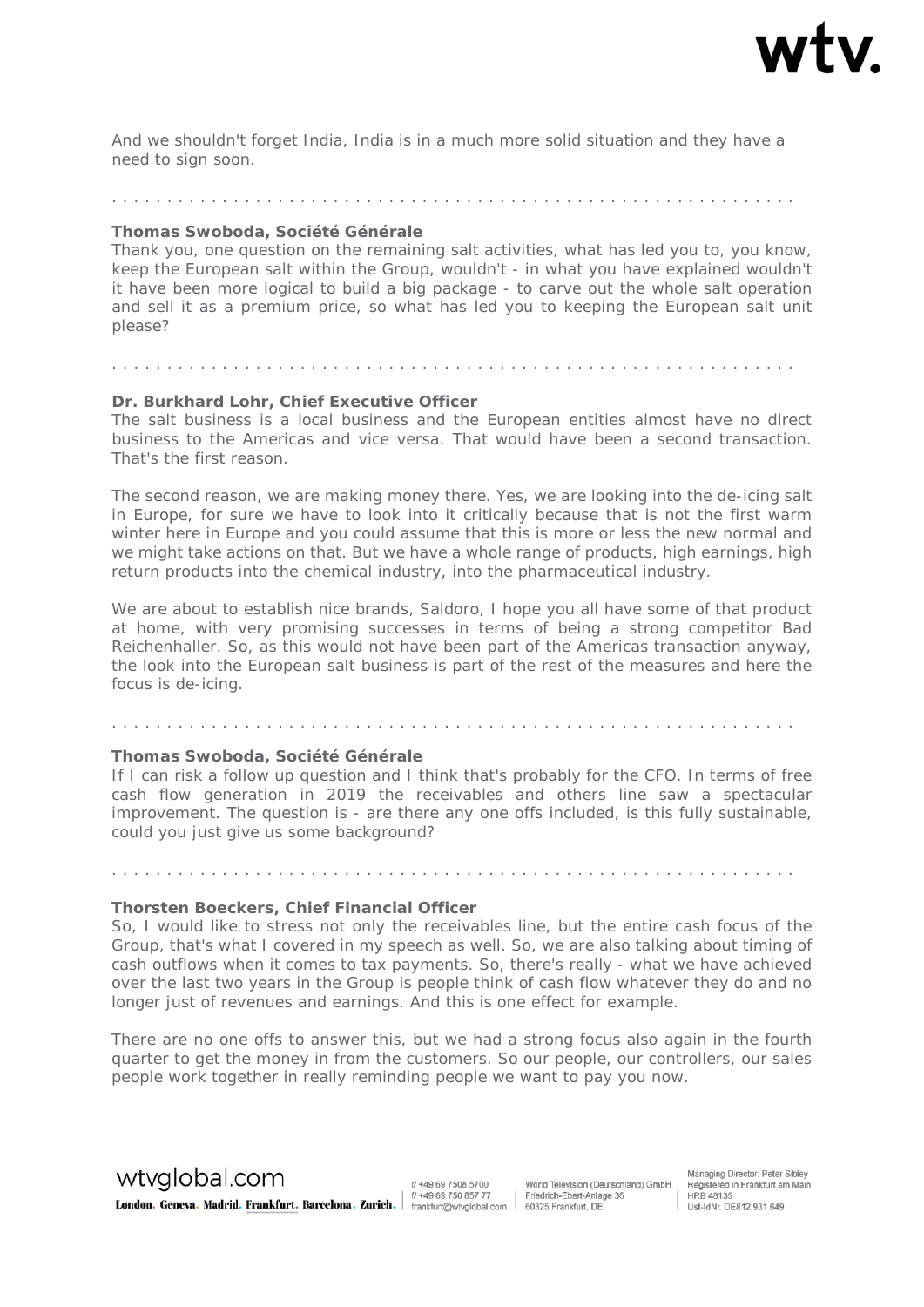

And we think there is more potential. We haven't touched the potential fully yet. So from that point of view I wouldn't say that this will revert in 2020, we see further potential in order to optimise the working capital. Not only receivables that's just one thing, we could also process-wise become better there, but we are also now looking at better inventory management and also on the DPO side. So, our procurement is very much focused on getting the right balance between getting discounts and the right payment terms. So, I think we are not yet at the end.

# **Oliver Schwarz, Warburg Research**

I'm sorry I have so many questions, so I'll try for a number round. Mr Boeckers can you please elaborate about the impact of the temporary production shut down at your potash facilities on the working capital progression, how much that was affected by the not so favourable situation? That would be my first one.

. . . . . . . . . . . . . . . . . . . . . . . . . . . . . . . . . . . . . . . . . . . . . . . . . . . . . . . . . . . . . .

. . . . . . . . . . . . . . . . . . . . . . . . . . . . . . . . . . . . . . . . . . . . . . . . . . . . . . . . . . . . . .

# **Thorsten Boeckers, Chief Financial Officer**

Then let me answer this.

. . . . . . . . . . . . . . . . . . . . . . . . . . . . . . . . . . . . . . . . . . . . . . . . . . . . . . . . . . . . . .

. . . . . . . . . . . . . . . . . . . . . . . . . . . . . . . . . . . . . . . . . . . . . . . . . . . . . . . . . . . . . .

#### **Oliver Schwarz, Warburg Research**

Yeah, sure, go ahead.

#### **Thorsten Boeckers, Chief Financial Officer**

I mean with a look into the balance sheet I think I can answer this. Because when you see we made progress on the receivables side, right, where we saw an increase in the line was in the inventories. And this was because we couldn't produce, we couldn't see and so inventories increased from 700 to about 790. And this was mainly because of the distortion in the market.

#### **Oliver Schwarz, Warburg Research**

. . . . . . . . . . . . . . . . . . . . . . . . . . . . . . . . . . . . . . . . . . . . . . . . . . . . . . . . . . . . . .

Thank you. I'm sorry for that but I'm still trying to wrap my head around your guidance in regard of achieving a stable crossover rating. Using pension provisions of around about €200m, mining provisions around about €900m and prospective net debt of around about €1bn, I come up with a number of give or take €2.1bn. Let's say a BBB rating would require you to achieve €700m in EBITDA based on that number, so a bit less for crossover rating.

But that is still substantially more than is to be expected from the operations come this year as you are guiding below last year's level. So that would imply a steep increase in earnings of the Europe+ operations come 2021, especially as cash flow might be burdened by cash costs for the upcoming restructuring measures which might or might not burden already 2020 or 2021 cash flow. Could you falsify my thinking, or whether that is correct? Thank you.

wtyglobal.com

t/+49 69 7508 5700 London. Geneva. Madrid. Frankfurt. Barcelona. Zurich. | #49 69 750 857 77 | Friedrich-Ebert-Anla<br>| frankfurt. Barcelona. Zurich. | #49 69 750 857 77 | Friedrich-Ebert-Anla 1/ +49 69 750 857 77

. . . . . . . . . . . . . . . . . . . . . . . . . . . . . . . . . . . . . . . . . . . . . . . . . . . . . . . . . . . . . .

World Television (Deutschland) GmbH Friedrich-Ebert-Anlage 36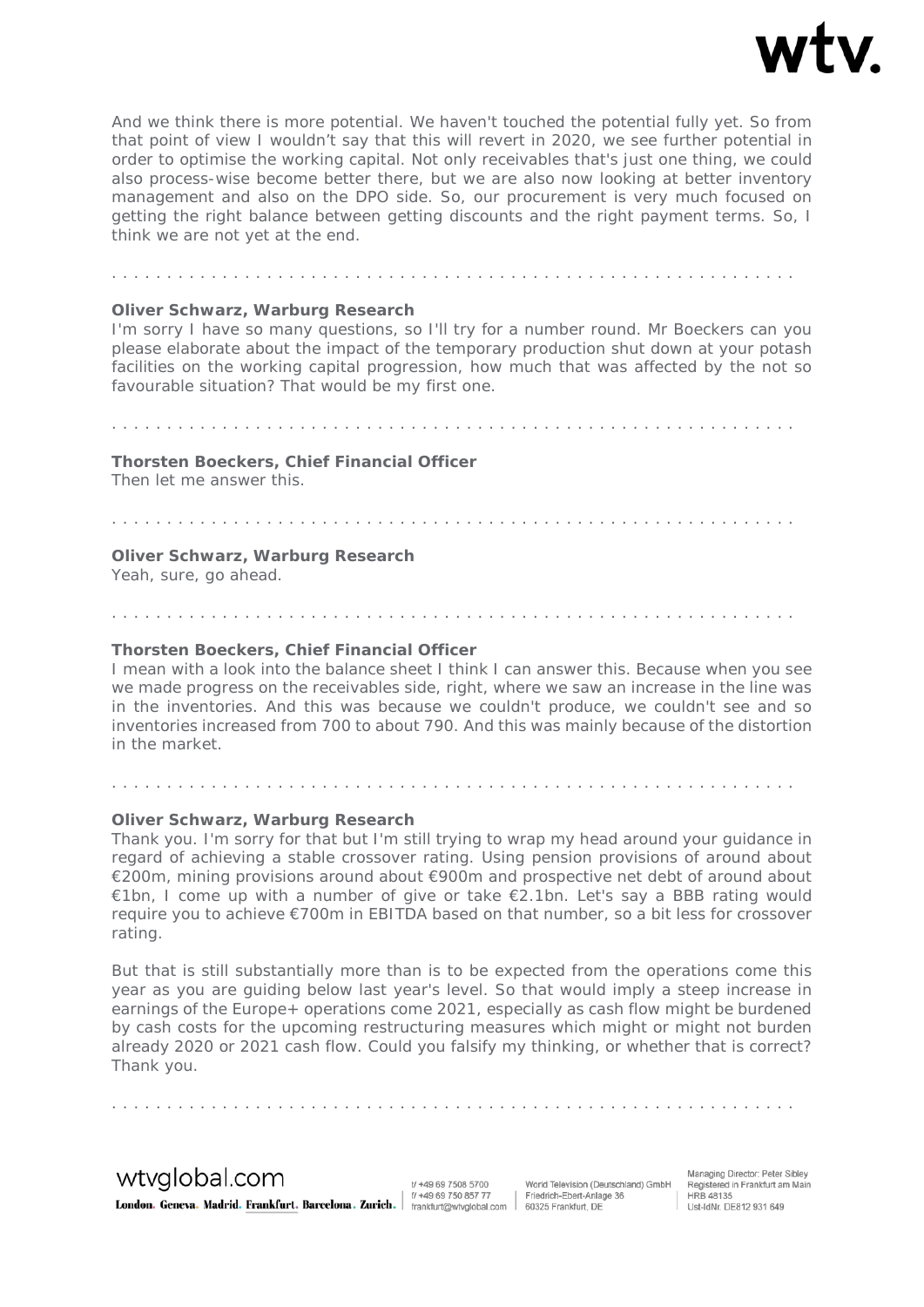#### **Thorsten Boeckers, Chief Financial Officer**

I'll try to verify it and there's no need to excuse for question.

. . . . . . . . . . . . . . . . . . . . . . . . . . . . . . . . . . . . . . . . . . . . . . . . . . . . . . . . . . . . . .

**Oliver Schwarz, Warburg Research**  Even better.

. . . . . . . . . . . . . . . . . . . . . . . . . . . . . . . . . . . . . . . . . . . . . . . . . . . . . . . . . . . . . .

#### **Thorsten Boeckers, Chief Financial Officer**

Let me start with what we said, you're so focused on the €2bn, right, we said significantly more. The entire package of measures covers more than 30 single initiatives where we expect to generate cash from. And some of them are also focused, like Burkhard said, especially the coverage of the tailings piles are focused on reducing the debt obligation. So, we should keep this into consideration as well.

And we have an addressable spend in administrative costs along of  $\epsilon$ 180, so just to give you a flavour of what is addressable.

And when we talk about a solid crossover rating, I mean it depends on the definition right. When we look at our - just the net financial debt number, leaving aside all provisioning we need to achieve a number of about three times, in order to achieve what we call a solid crossover. And when you take the S&P definition, this starts already with 4.5 times. And with the measures we're pretty sure that we'll achieve this number.

. . . . . . . . . . . . . . . . . . . . . . . . . . . . . . . . . . . . . . . . . . . . . . . . . . . . . . . . . . . . . .

#### **Oliver Schwarz, Warburg Research**  Thank you.

. . . . . . . . . . . . . . . . . . . . . . . . . . . . . . . . . . . . . . . . . . . . . . . . . . . . . . . . . . . . . .

**Thorsten Boeckers, Chief Financial Officer** 

No going into too much detail on that one.

. . . . . . . . . . . . . . . . . . . . . . . . . . . . . . . . . . . . . . . . . . . . . . . . . . . . . . . . . . . . . .

. . . . . . . . . . . . . . . . . . . . . . . . . . . . . . . . . . . . . . . . . . . . . . . . . . . . . . . . . . . . . .

**Oliver Schwarz, Warburg Research**  I'm getting back in line.

**Thorsten Boeckers, Chief Financial Officer** 

You're welcome.

#### **Christian Faitz, Kepler Cheuvreux**

Just one question please on Bethune, you said the quality is up to speed now, is that - my view is always the proof is in the pudding in the summer, in the hot and humid summer

wtvglobal.com

t/+49 69 7508 5700 1/ +49 69 750 857 77 London. Geneva. Madrid. Frankfurt. Barcelona. Zurich. | #49 69 750 857 77 | Friedrich-Ebert-Anlas

World Television (Deutschland) GmbH Friedrich-Ebert-Anlage 36

. . . . . . . . . . . . . . . . . . . . . . . . . . . . . . . . . . . . . . . . . . . . . . . . . . . . . . . . . . . . . .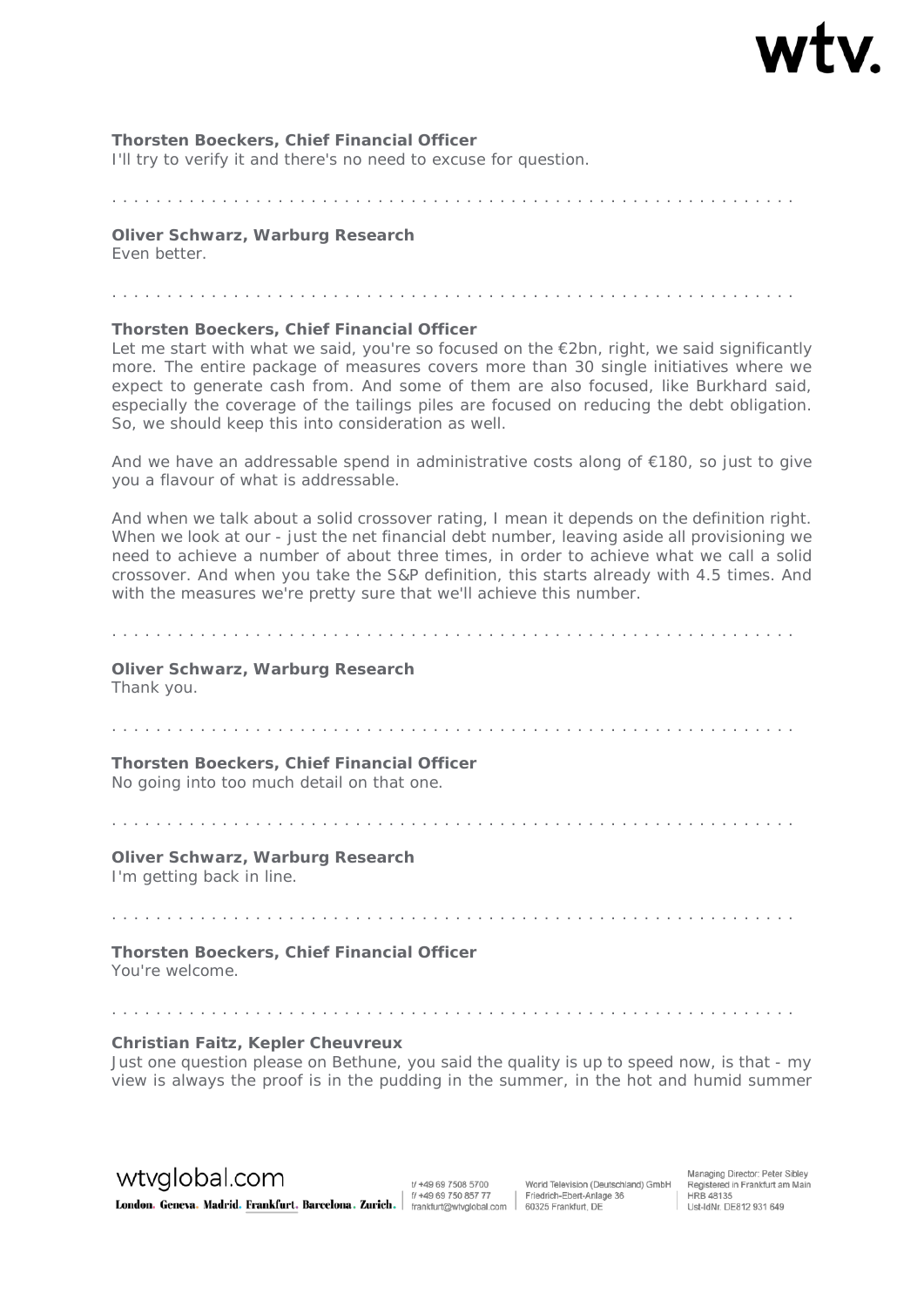

in Saskatchewan. So would you believe that during the summer period you will also not have any caking issues?

#### . . . . . . . . . . . . . . . . . . . . . . . . . . . . . . . . . . . . . . . . . . . . . . . . . . . . . . . . . . . . . .

#### **Dr. Burkhard Lohr, Chief Executive Officer**

Yes and we saw the product in Brazil where we have summer now and not only when it came into Brazil, but when it was sitting for six weeks in the warehouses and it was still perfect. And I saw the faces of our customer there and they are now happy. So, that is granular.

And the standard product is more or less the main product which is supported by our PQ&T initiative, so cooling and sieving and this is finished and it's ramped up and it's on a very good path. So, there is good reason to believe that this is history.

And it's not only wishful thinking, it's proven, our customers have given us respective feedback and this will not change over the summer in Bethune.

. . . . . . . . . . . . . . . . . . . . . . . . . . . . . . . . . . . . . . . . . . . . . . . . . . . . . . . . . . . . . .

#### **Michael Schäfer, Commerzbank**

Thanks for taking my two follow ups basically. The first one, coming back to the salt business, you've indicated rather weak 8 to 9 million de-icing salt volumes in 2020 on the back of the warm, or green winter how you called it. So, last season on the back of strong demand you enjoyed in some regions high single digit, lot double digit type of price increases.

So, going through the season and primarily looking into the next season on the huge inventory levels probably sitting around there, is there a major risk basically from your perspective that we see a revision of those prices back to the year last year or even beforehand? And how does this basically from your point of view impact the disposal process? This would be my first question and I'll ask a second one later on.

#### . . . . . . . . . . . . . . . . . . . . . . . . . . . . . . . . . . . . . . . . . . . . . . . . . . . . . . . . . . . . . .

#### **Dr. Burkhard Lohr, Chief Executive Officer**

Yeah of course, after such a season, we will have far more pressure in the bids and that will lead to lower prices. We have incorporated parts of that - or incorporated that in our guidance. And also we expect a lower pre-bid - or early fill activities. But that is the business we have been running through for years.

Will it be double digit, I don't know, you know that some areas are more stable and Canada was again not as weak as other areas. It remains to be seen.

. . . . . . . . . . . . . . . . . . . . . . . . . . . . . . . . . . . . . . . . . . . . . . . . . . . . . . . . . . . . . .

#### **Michael Schäfer, Commerzbank**

My second question is on the historical purchase prices of the assets you're just about to sell. If my memory is correct the Latin and North American business in total purchase price has been around €1.6bn over the past years basically. So maybe you can remind us of what the kind of book value you're sitting on with all your Americas just to help us understand what the tax implications might be from a disposal? Thank you.

wtvglobal.com

t/+49 69 7508 5700 f/ +49 69 750 857 77 London. Geneva. Madrid. Frankfurt. Barcelona. Zurich. |  $\left| \begin{array}{cc} 496975085777 & | \text{ Friedrich-Ebert-AnIs} \\ \text{frankfurt.} & \text{farrelona. Zurich.} \end{array} \right|$ 

World Television (Deutschland) GmbH Friedrich-Ebert-Anlage 36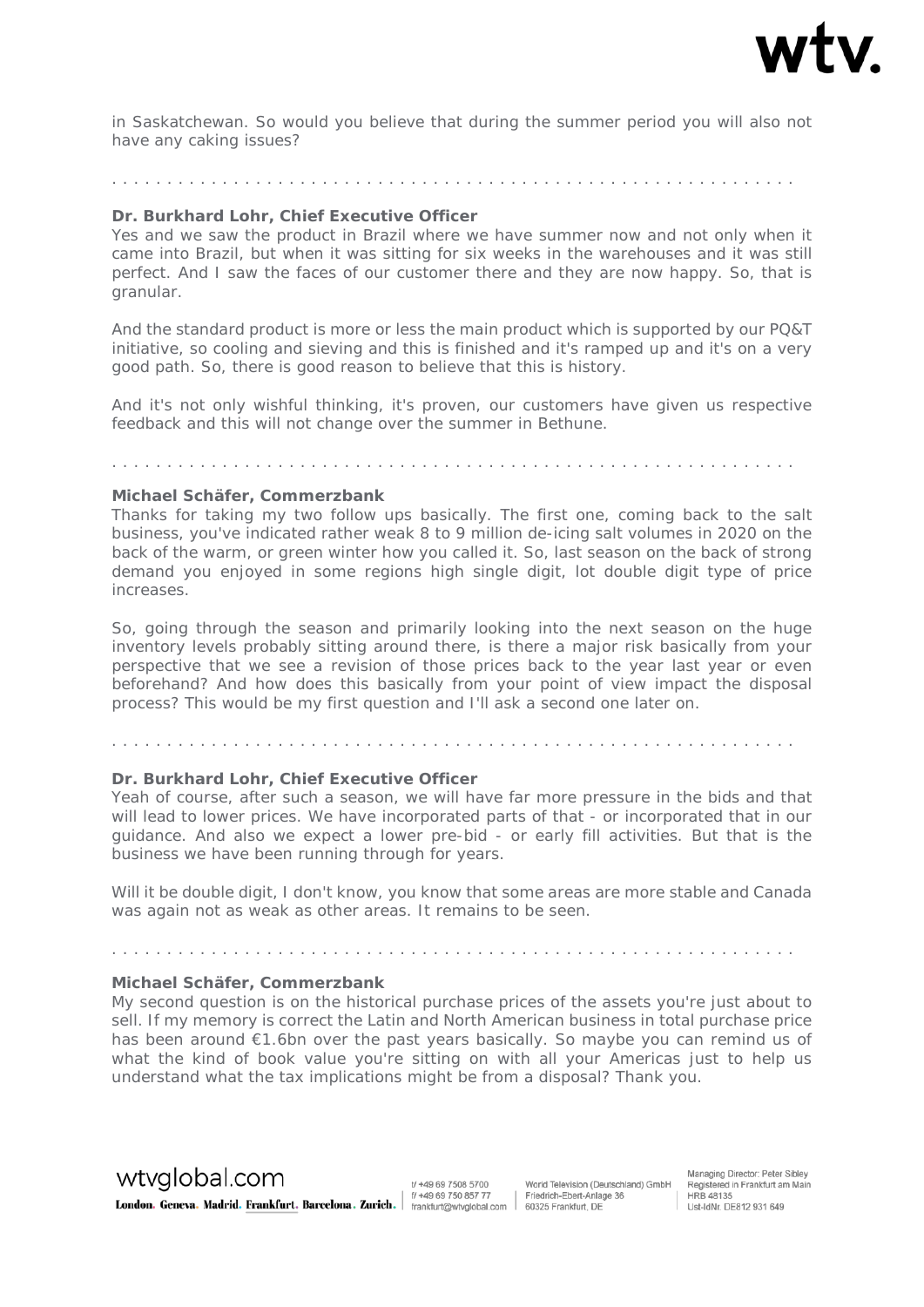

# . . . . . . . . . . . . . . . . . . . . . . . . . . . . . . . . . . . . . . . . . . . . . . . . . . . . . . . . . . . . . .

#### **Dr. Burkhard Lohr, Chief Executive Officer**

So, a good €1.2bn only covers one part that is Morton and Windsor, there was another €385m or something million for SPL at that time, today K+S Chile.

#### . . . . . . . . . . . . . . . . . . . . . . . . . . . . . . . . . . . . . . . . . . . . . . . . . . . . . . . . . . . . . .

#### **Michael Schäfer, Commerzbank**

That's what I hoped for but I fully understand.

# . . . . . . . . . . . . . . . . . . . . . . . . . . . . . . . . . . . . . . . . . . . . . . . . . . . . . . . . . . . . . .

#### **Dr. Burkhard Lohr, Chief Executive Officer**

By the way, that is an important hint, when we talk about significantly more than  $\epsilon$ 2bn proceeds that is already net after tax.

. . . . . . . . . . . . . . . . . . . . . . . . . . . . . . . . . . . . . . . . . . . . . . . . . . . . . . . . . . . . . .

#### **Oliver Schwarz, Warburg Research**

Unfortunately, more than one, but will the America Plus business, sorry the Americas business will that be recognised as discontinued business following your statement of the planned sale of the business. Hence will we see a restatement of the just published Annual Report in the not too distant future?

#### **Thorsten Boeckers, Chief Financial Officer**

I see our Head of Treasury giving me signals here, do you want to answer the question directly?

. . . . . . . . . . . . . . . . . . . . . . . . . . . . . . . . . . . . . . . . . . . . . . . . . . . . . . . . . . . . . .

. . . . . . . . . . . . . . . . . . . . . . . . . . . . . . . . . . . . . . . . . . . . . . . . . . . . . . . . . . . . . .

#### **Head of Treasury, Jörg Bettenhausen**

Most probably we will not show it as discontinued operation as of Q1; it will be in the course of the year, depending on the decisions which have to be taken. Okay.

. . . . . . . . . . . . . . . . . . . . . . . . . . . . . . . . . . . . . . . . . . . . . . . . . . . . . . . . . . . . . .

#### **Oliver Schwarz, Warburg Research**

Secondly, could you confirm that the restructuring measure won't start in full force until the divestment has been completed because you're likely to need the administrative staff that currently cover the needs of the Americas business?

. . . . . . . . . . . . . . . . . . . . . . . . . . . . . . . . . . . . . . . . . . . . . . . . . . . . . . . . . . . . . .

#### **Dr. Burkhard Lohr, Chief Executive Officer**

Another good question, we will start with the design immediately. What do mean by the design? The approach will be the following; we'll look into our remaining sites, we take a cautious assumption about the market environment, for example potash price, and then

# wtyglobal.com

t/+49.69.7508.5700 London. Geneva. Madrid. Frankfurt. Barcelona. Zurich. #198975085777 | Friedrich-Ebert-Anlas 1/ +49 69 750 857 77

World Television (Deutschland) GmbH Friedrich-Ebert-Anlage 36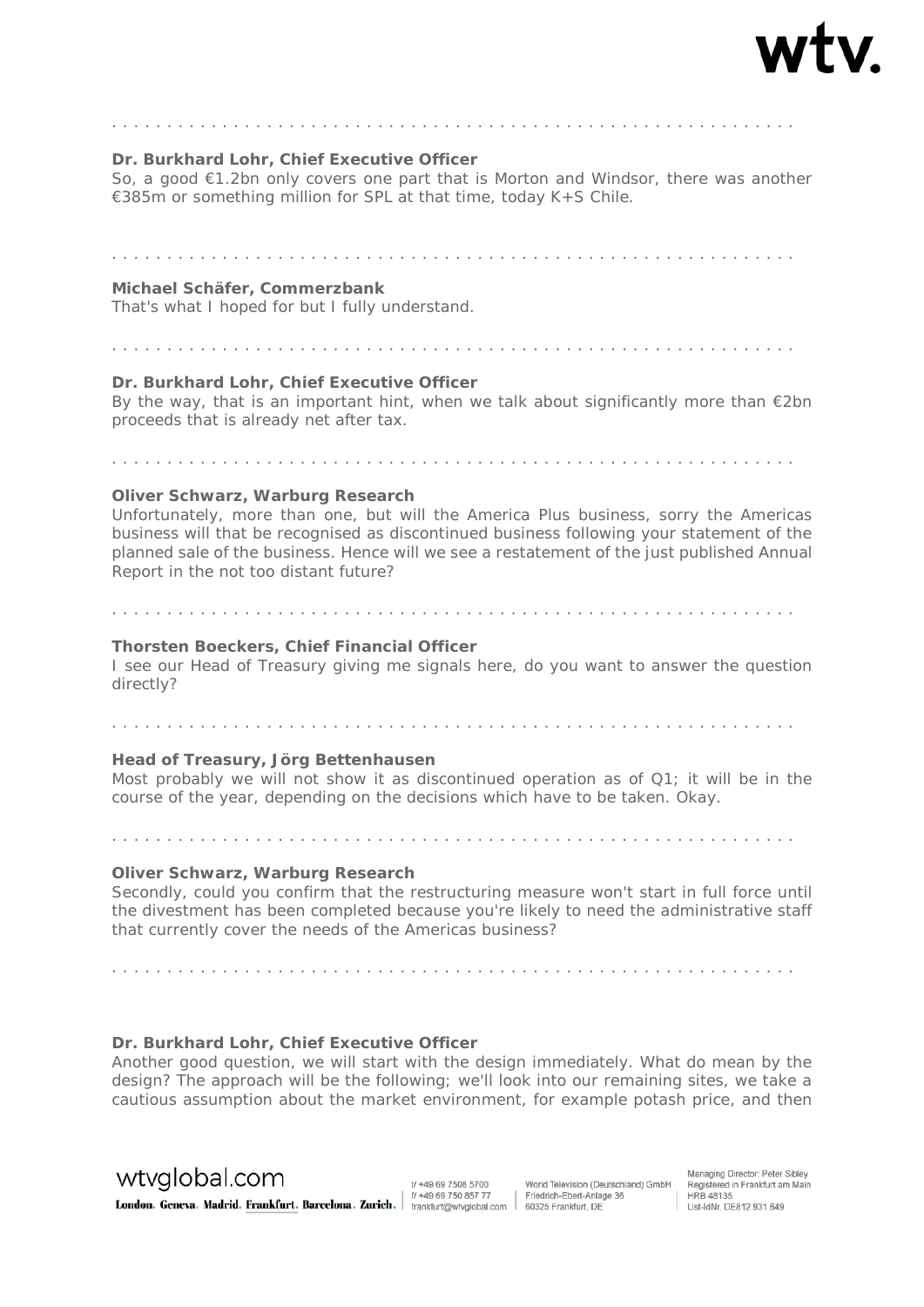

we define how high could SG&A be and what is the load that they can cover and carry. And that now - it will be the new budget for the new SG&A dimensioning.

It will be very lean and with execution you know, first of all, we have to talk about it with our social partners, etc, so that will be in parallel in a way with the execution of the sale of OU Americas.

#### . . . . . . . . . . . . . . . . . . . . . . . . . . . . . . . . . . . . . . . . . . . . . . . . . . . . . . . . . . . . . .

#### **Oliver Schwarz, Warburg Research**

Thank you very much. And completely unrelated to this topic can you quickly elaborate on profitability, or let's say price movements in what was until last year the Europe salt business or ExCo, because of the very warm winter we just had I could assume that prices, especially for de-icing salt might be under severe pressure and inventory levels at customers, especially municipalities in Europe might be more or less at a record level? Thank you.

. . . . . . . . . . . . . . . . . . . . . . . . . . . . . . . . . . . . . . . . . . . . . . . . . . . . . . . . . . . . . .

#### **Dr. Burkhard Lohr, Chief Executive Officer**

Like in our potash business, the prices for de-icing in Europe are significantly more stable than in the Americas. So, after good winters we are not gaining double digit amounts and we're not losing double digits in bad winters. Obviously, the municipalities are giving that product a value and that is not that dependant on whether the volumes - or the inventories are high or low, so we have a quite stable situation here.

So, the factor that drives our earnings is more or less the volume.

. . . . . . . . . . . . . . . . . . . . . . . . . . . . . . . . . . . . . . . . . . . . . . . . . . . . . . . . . . . . . .

#### **Oliver Schwarz, Warburg Research**

Thank you very much.

#### . . . . . . . . . . . . . . . . . . . . . . . . . . . . . . . . . . . . . . . . . . . . . . . . . . . . . . . . . . . . . .

#### **Facilitator**

Okay, there are questions now from the webcast system, please note that we will not read out similar questions again.

One question is from Markus Schmitt, ODDO BHF.

#### **Markus Schmitt, ODDO BHF**

In terms of your planned sale of the salt activities, could you please comment on the feasibility to complete the sale by year end 2020 in light of the difficult markets and potentially constrained funding for the acquirer of the salt activities?

. . . . . . . . . . . . . . . . . . . . . . . . . . . . . . . . . . . . . . . . . . . . . . . . . . . . . . . . . . . . . .

This belongs to it - how many potential acquirers are on your short list and does the list include strategic and financial investors?

wtyglobal.com

t/+49 69 7508 5700 London. Geneva. Madrid. Frankfurt. Barcelona. Zurich. #198975085777 | Friedrich-Ebert-Anlas 1/ +49 69 750 857 77

World Television (Deutschland) GmbH Friedrich-Ebert-Anlage 36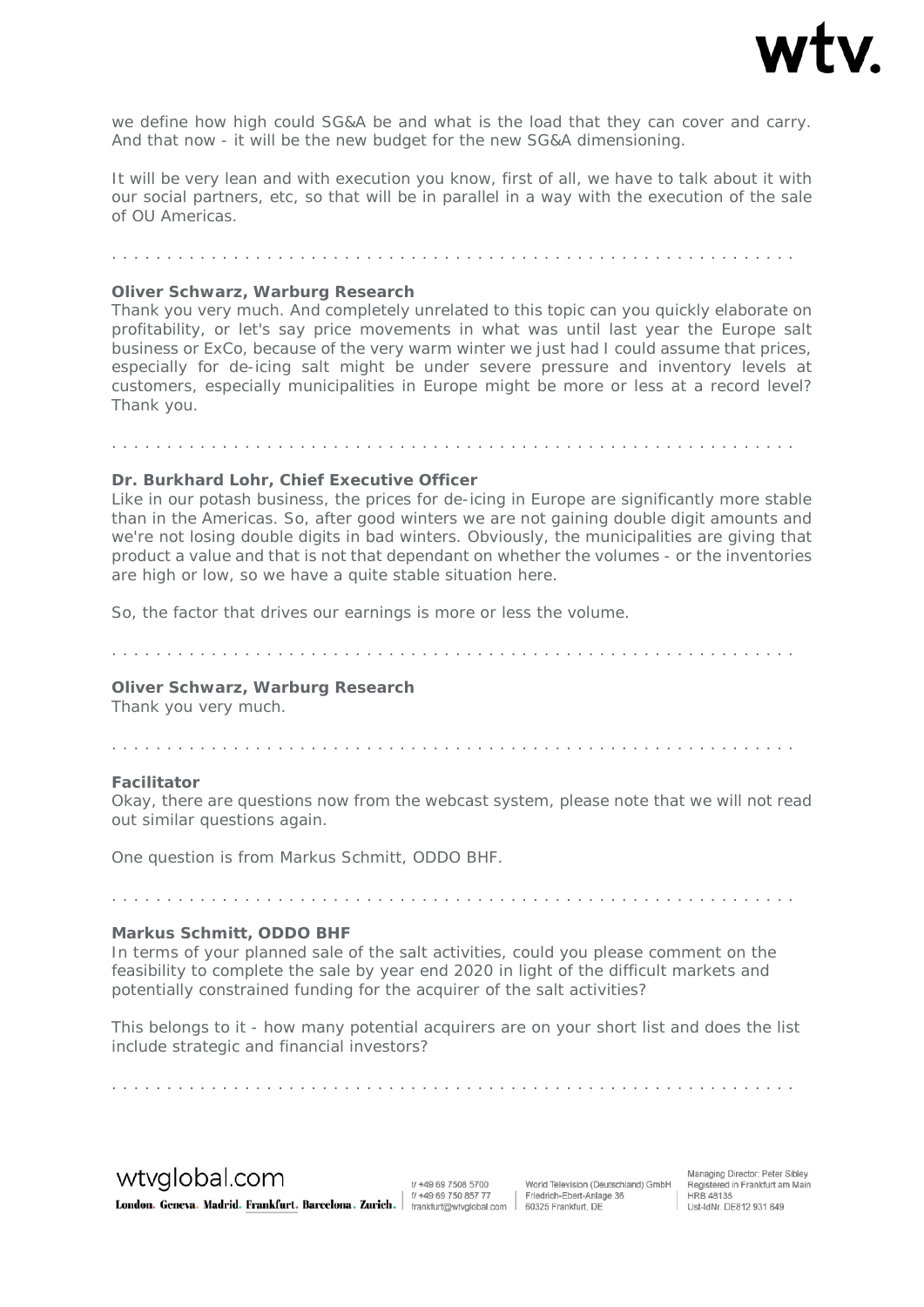

#### **Dr. Burkhard Lohr, Chief Executive Officer**

Hopefully, you understand that I cannot be too precise here, that's a running transaction and it would be to our disadvantage if I would be too precise here. But I can say so much that after the press release in December we have seen significant interest in a number of interested parties and some are very impressive. And we have not even started with marketing.

And if we look into the list, there is no question that they are able to finance such a transaction. So that makes us so confident that even in times like that we will be able to sign before the end of this year.

. . . . . . . . . . . . . . . . . . . . . . . . . . . . . . . . . . . . . . . . . . . . . . . . . . . . . . . . . . . . . .

#### **Markus Schmitt, ODDO BHF**

Has S&P indicated to K+S that without the sale of the salt of activities you would be downgraded to B+ amid the assumed decline of EBITDA in 2020 and is this eventually the reason for the change of your divestment plan, which saw a sale of a minority sale so far?

. . . . . . . . . . . . . . . . . . . . . . . . . . . . . . . . . . . . . . . . . . . . . . . . . . . . . . . . . . . . . .

# **Thorsten Boeckers, Chief Financial Officer**

Basically no, we are of course in continuous exchange with S&P and they appreciate this step we're doing because this underpins our commitment to de-leveraging, but this was not the trigger for our decision no.

. . . . . . . . . . . . . . . . . . . . . . . . . . . . . . . . . . . . . . . . . . . . . . . . . . . . . . . . . . . . . .

#### **Markus Schmitt, ODDO BHF**

In terms of valuation I look at Compass Minerals which trades currently at a forward EV EBITDA multiple of 7.5. The company has a materially higher profitability than the Americas unit, so when a 7.5 times multiple would be applied to your salt activities I derive the cash in of about €1.7bn, where do you take the comfort from to collect?

#### **Dr. Burkhard Lohr, Chief Executive Officer**

I'm not commenting on price discussion of the asset for the reasons I just gave you.

. . . . . . . . . . . . . . . . . . . . . . . . . . . . . . . . . . . . . . . . . . . . . . . . . . . . . . . . . . . . . .

#### **Facilitator**

This question comes from Ralf Kugelstadt, RK Research & Consulting.

. . . . . . . . . . . . . . . . . . . . . . . . . . . . . . . . . . . . . . . . . . . . . . . . . . . . . . . . . . . . . .

wtvglobal.com

t/+49 69 7508 5700 London. Geneva. Madrid. Frankfurt. Barcelona. Zurich. #49 69 750 857 77 Friedrich-Ebert-Anlas 1/ +49 69 750 857 77

World Television (Deutschland) GmbH Friedrich-Ebert-Anlage 36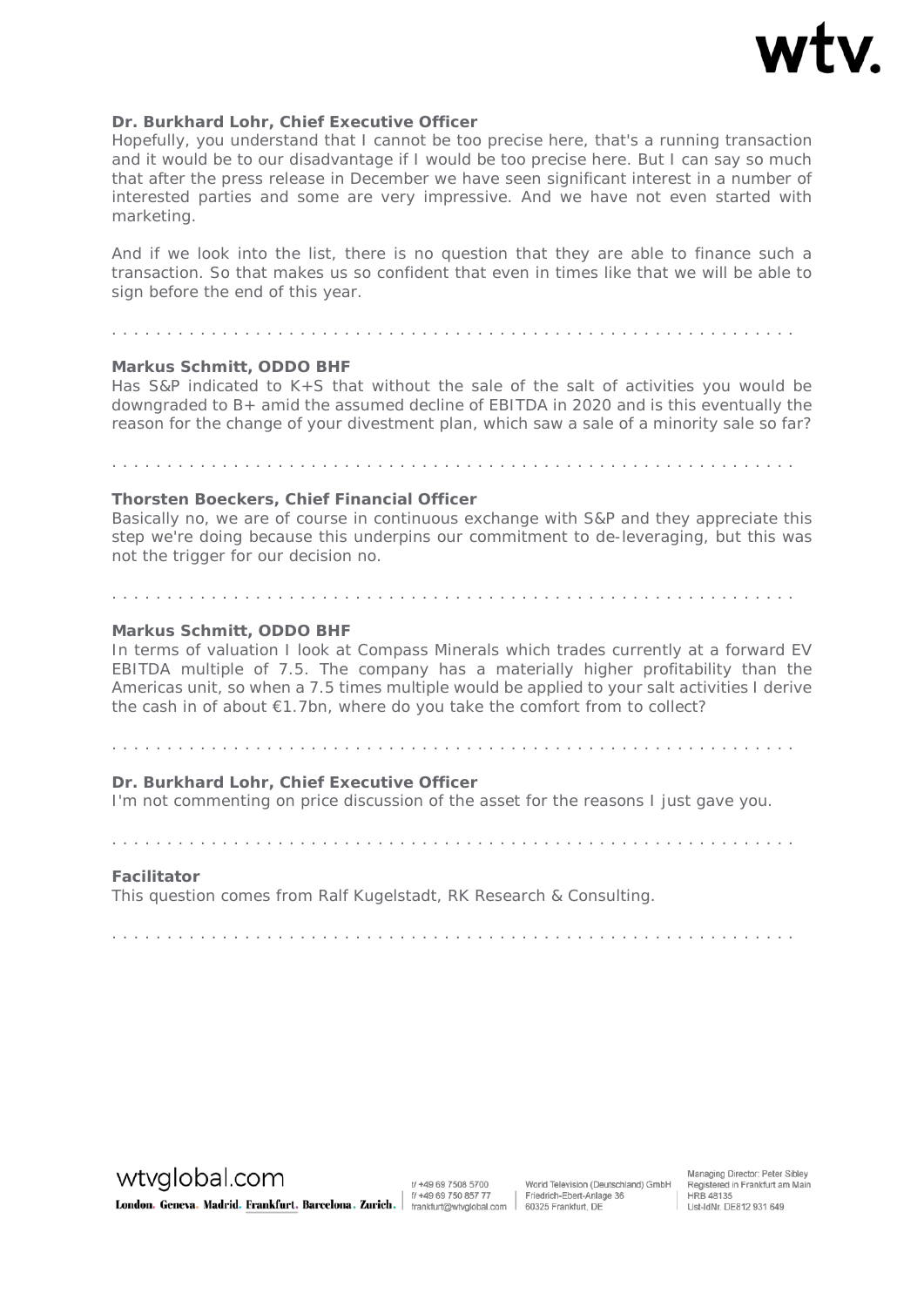

#### **Ralf Kugelstadt, RK Research & Consulting**

Could K+S be considered a takeover target given its distribution strength and market share in Europe on the one hand and the medium-term options to replace German production with Canadian, Russian or Belarusian?

. . . . . . . . . . . . . . . . . . . . . . . . . . . . . . . . . . . . . . . . . . . . . . . . . . . . . . . . . . . . . .

#### **Dr. Burkhard Lohr, Chief Executive Officer**

You can never rule out a takeover situation, especially not in times like that and especially not with a share price like that. And that gives me the opportunity to comment on not every takeover situation is a takeover situation where the Board will say no. Back in 2015, that was a clear breakup situation. They are not dancing around that any more the former PCS guys and here we had to say no. But there could be some situation where it is logic.

But one part of the question I have to refer there is no possibility to compensate our German production with Canadian production, because the Canadian production is purely MOP, the Belarus production is purely MOP, they have started now with very small amounts to enter into the speciality business, but that is no compensation you would take hundreds of thousands of speciality products out of the market. And if this is clever I don't know.

# **Michael Schäfer, Commerzbank**

Yeah, maybe a follow up and you maybe a follow up and you may comment on this or we'll see.

On the disposal process, there were some quotes today, on the wires, on Bloomberg, Reuters from press conference this morning where you elaborated there also, let's say industrialised salt companies potentially among the interested parties.

So, I wonder whether you could shed some light on how you would see the authority's view on things - whether industrial players may acquire. Because the way I understood the North America market basically is there is already a highly consolidated market so any kind of interest from there I would be surprised, so maybe you can shed some light on this one, how you see this?

#### **Dr. Burkhard Lohr, Chief Executive Officer**

The only thing we said this morning is that same that we said earlier here. We are seeing a group of strategic investors and a group of PE investors and others and that's all I can say unfortunately, sorry.

. . . . . . . . . . . . . . . . . . . . . . . . . . . . . . . . . . . . . . . . . . . . . . . . . . . . . . . . . . . . . .

. . . . . . . . . . . . . . . . . . . . . . . . . . . . . . . . . . . . . . . . . . . . . . . . . . . . . . . . . . . . . .

#### **Oliver Schwarz, Warburg Research**

Sorry for that. It's just so interesting, the fate of the Chinese salt operations and the planned project for Australia; can you quickly fill us in on that? It's my understanding that China is part of the Americas, so that should leave the Group if I'm not mistaken, but what about the planned project in Australia? Thank you.

. . . . . . . . . . . . . . . . . . . . . . . . . . . . . . . . . . . . . . . . . . . . . . . . . . . . . . . . . . . . . .

wtyglobal.com

t/+49 69 7508 5700 1/ +49 69 750 857 77 London. Geneva. Madrid. Frankfurt. Barcelona. Zurich. | #496975085777 | Friedrich-Ebert-Anla

World Television (Deutschland) GmbH Friedrich-Ebert-Anlage 36

. . . . . . . . . . . . . . . . . . . . . . . . . . . . . . . . . . . . . . . . . . . . . . . . . . . . . . . . . . . . . .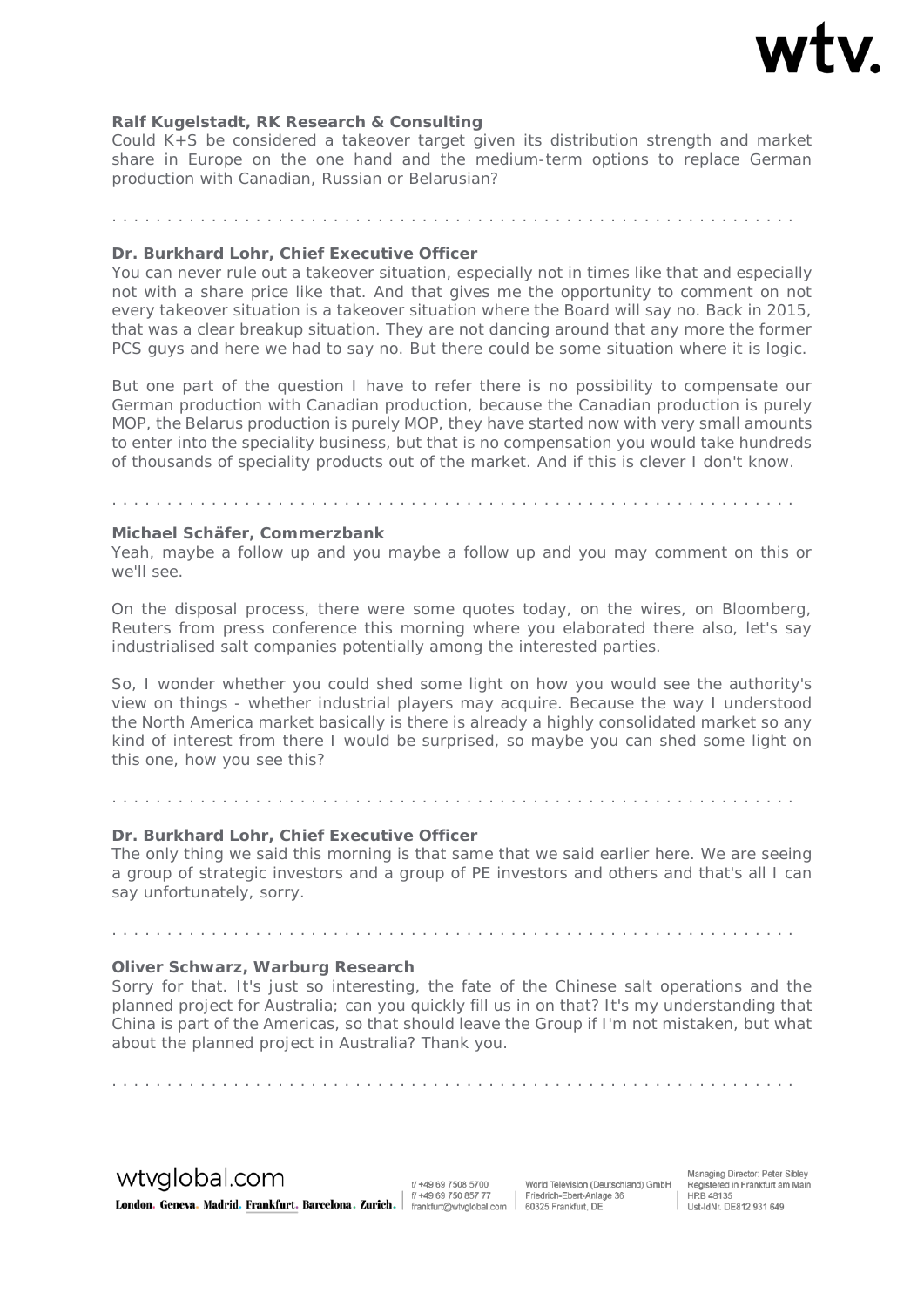

#### **Dr. Burkhard Lohr, Chief Executive Officer**

Members of our OU Americas team have driven the project so far, but it was still open when it becomes operational, who would lead this project. So, it's not part of the transaction. We continue to develop that project and we still have the capacities to do so. And we are on a very good path.

# **Oliver Schwarz, Warburg Research**  And just a quick one, can you elaborate on the tax rate for the Americas business? . . . . . . . . . . . . . . . . . . . . . . . . . . . . . . . . . . . . . . . . . . . . . . . . . . . . . . . . . . . . . . **Dr. Burkhard Lohr, Chief Executive Officer**  Now I look at our Head of Accounting again? I hear 21, 22%. . . . . . . . . . . . . . . . . . . . . . . . . . . . . . . . . . . . . . . . . . . . . . . . . . . . . . . . . . . . . . . **Oliver Schwarz, Warburg Research**  So, basically the tax rate for the remaining Group once the Americas are deconsolidated or let's say shown as a business to be discontinued by, let's say the middle of the year, would go up beyond the 30% that you currently gave in the guidance for the Group including Americas, would that be a fair assessment? . . . . . . . . . . . . . . . . . . . . . . . . . . . . . . . . . . . . . . . . . . . . . . . . . . . . . . . . . . . . . . **Dr. Burkhard Lohr, Chief Executive Officer**  At least it sound logic yes. . . . . . . . . . . . . . . . . . . . . . . . . . . . . . . . . . . . . . . . . . . . . . . . . . . . . . . . . . . . . . . **Oliver Schwarz, Warburg Research**  Thank you. . . . . . . . . . . . . . . . . . . . . . . . . . . . . . . . . . . . . . . . . . . . . . . . . . . . . . . . . . . . . . .

#### **Facilitator**

We have a question from Joel Jackson, BMO.

. . . . . . . . . . . . . . . . . . . . . . . . . . . . . . . . . . . . . . . . . . . . . . . . . . . . . . . . . . . . . .

#### **Joel Jackson, BMO**

You assume 700,000 tonnes of potash as the demand grows for K+S grows in a year in which demand is expected to grow 2 to 2.5 million tonnes, yet EuroChem has more volume Uralkali built one million tonne of inventory and your global peers also had lower volume in 2019 they want to regain. Why should K+S receive 30% of incremental 2020 demand?

#### **Dr. Burkhard Lohr, Chief Executive Officer**

. . . . . . . . . . . . . . . . . . . . . . . . . . . . . . . . . . . . . . . . . . . . . . . . . . . . . . . . . . . . . .

We compare two years where one year is really extraordinary and we for the first time have taken a share in capacity reduction which was taking our size into account, a quite high one. And we believe that market conditions now in this year unfortunately do not

# wtyglobal.com

t/ +49 69 7508 5700 London. Geneva. Madrid. Frankfurt. Barcelona. Zurich. #198975085777 | Friedrich-Ebert-Anlas 1/ +49 69 750 857 77

World Television (Deutschland) GmbH Friedrich-Ebert-Anlage 36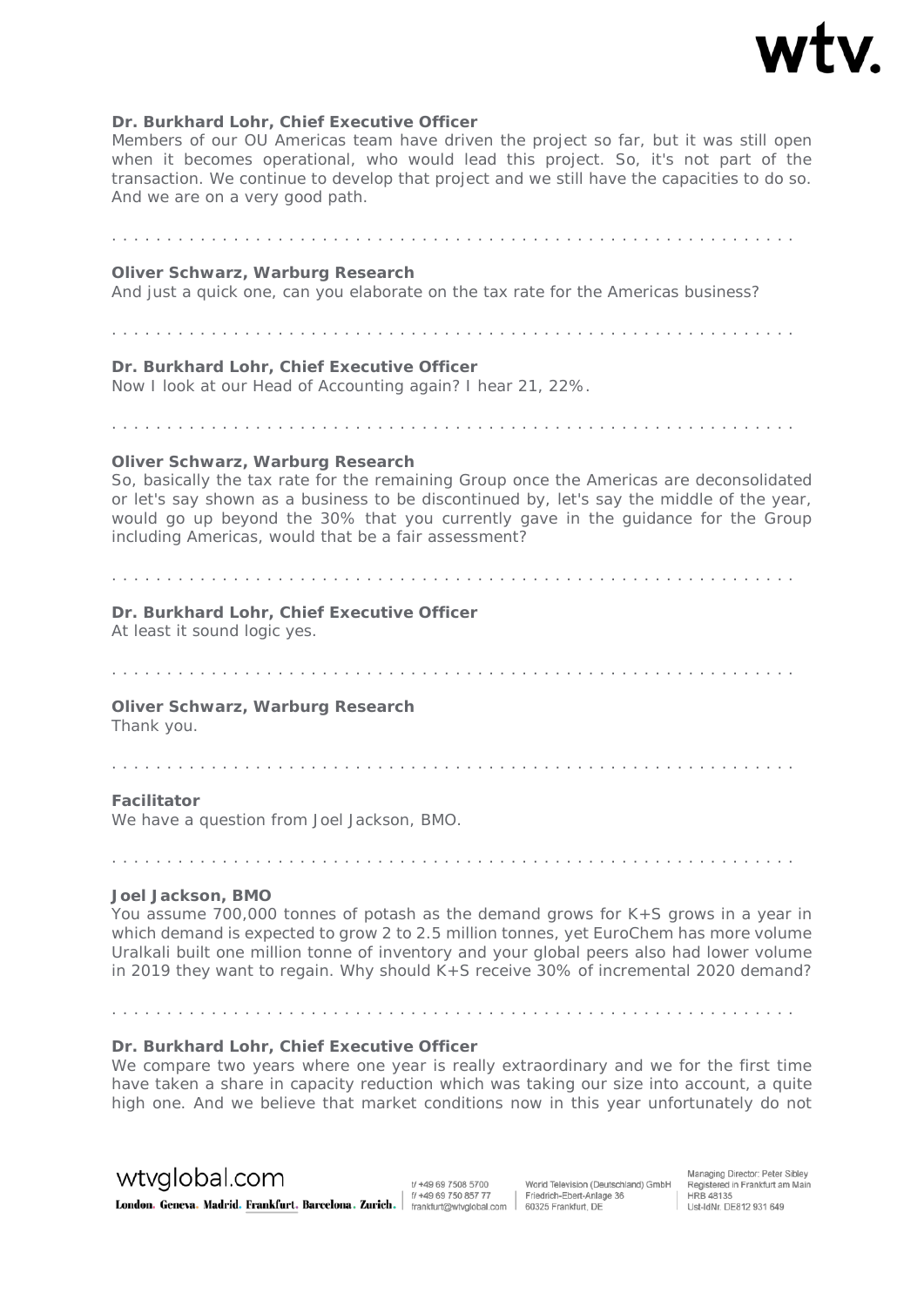

deliver a good price, but will deliver a higher demand and we have a clear idea where to place the volumes. That's why we are not seeing any reasons to reduce that target.

. . . . . . . . . . . . . . . . . . . . . . . . . . . . . . . . . . . . . . . . . . . . . . . . . . . . . . . . . . . . . .

#### **Joel Jackson, BMO**

When will you start to sell product from Bethune into the US and how will the product be distributed? How does selling the Americas unit impact your use to sell potash in North America?

. . . . . . . . . . . . . . . . . . . . . . . . . . . . . . . . . . . . . . . . . . . . . . . . . . . . . . . . . . . . . .

# **Dr. Burkhard Lohr, Chief Executive Officer**

I'll start with the second part of the transaction. This transaction has no impact at all on how to distribute our volumes into the Americas. Now as we are fine with our product quality in Bethune the time to ship into the Americas might not be so distant and how to do that remains to be seen.

#### **Joel Jackson, BMO**

What are the EBITDA dis-synergies from selling the OU Americas unit, so a higher cost base for the remaining assets?

. . . . . . . . . . . . . . . . . . . . . . . . . . . . . . . . . . . . . . . . . . . . . . . . . . . . . . . . . . . . . .

#### **Thorsten Boeckers, Chief Financial Officer**

. . . . . . . . . . . . . . . . . . . . . . . . . . . . . . . . . . . . . . . . . . . . . . . . . . . . . . . . . . . . . .

In terms of administration the Americas unit is relatively independent. So, we have our accounting, controlling tax guys over there. So, I would say there are no dis-synergies we should expect from this transaction and if they are, negligible.

. . . . . . . . . . . . . . . . . . . . . . . . . . . . . . . . . . . . . . . . . . . . . . . . . . . . . . . . . . . . . .

#### **Joel Jackson, BMO**

What would agriculture segment costs look like versus 2019 if you hit your midpoint more than 7 million tonnes guidance in the agriculture segment and if your volumes were flat with 2019? So, two scenarios, one at more than 7 million tonnes cost per tonne and one at the same level as 2019?

#### **Thorsten Boeckers, Chief Financial Officer**

So, 2019 costs per tonne were of course affected by the production cuts, right, the 600,000 tonnes of course with a high operating leverage. If we adjust for this the level was at about €210 and we are ramping up production. We are ramping our synergy programme, so bringing costs down. On the other hand, we face general cost inflation. And also with the investments into the tailings pile expansions we have associated costs with the capex.

I would say, at this point in time, we should see a cost per tonne, so revenues, minus EBITDA over volumes at the same level of the adjusted 2019 number, so about  $\epsilon$ 210 per tonne.

wtyglobal.com

t/+49 69 7508 5700 1/ +49 69 750 857 77 London. Geneva. Madrid. Frankfurt. Barcelona. Zurich. | #496975085777 | Friedrich-Ebert-Anlas

. . . . . . . . . . . . . . . . . . . . . . . . . . . . . . . . . . . . . . . . . . . . . . . . . . . . . . . . . . . . . .

World Television (Deutschland) GmbH Friedrich-Ebert-Anlage 36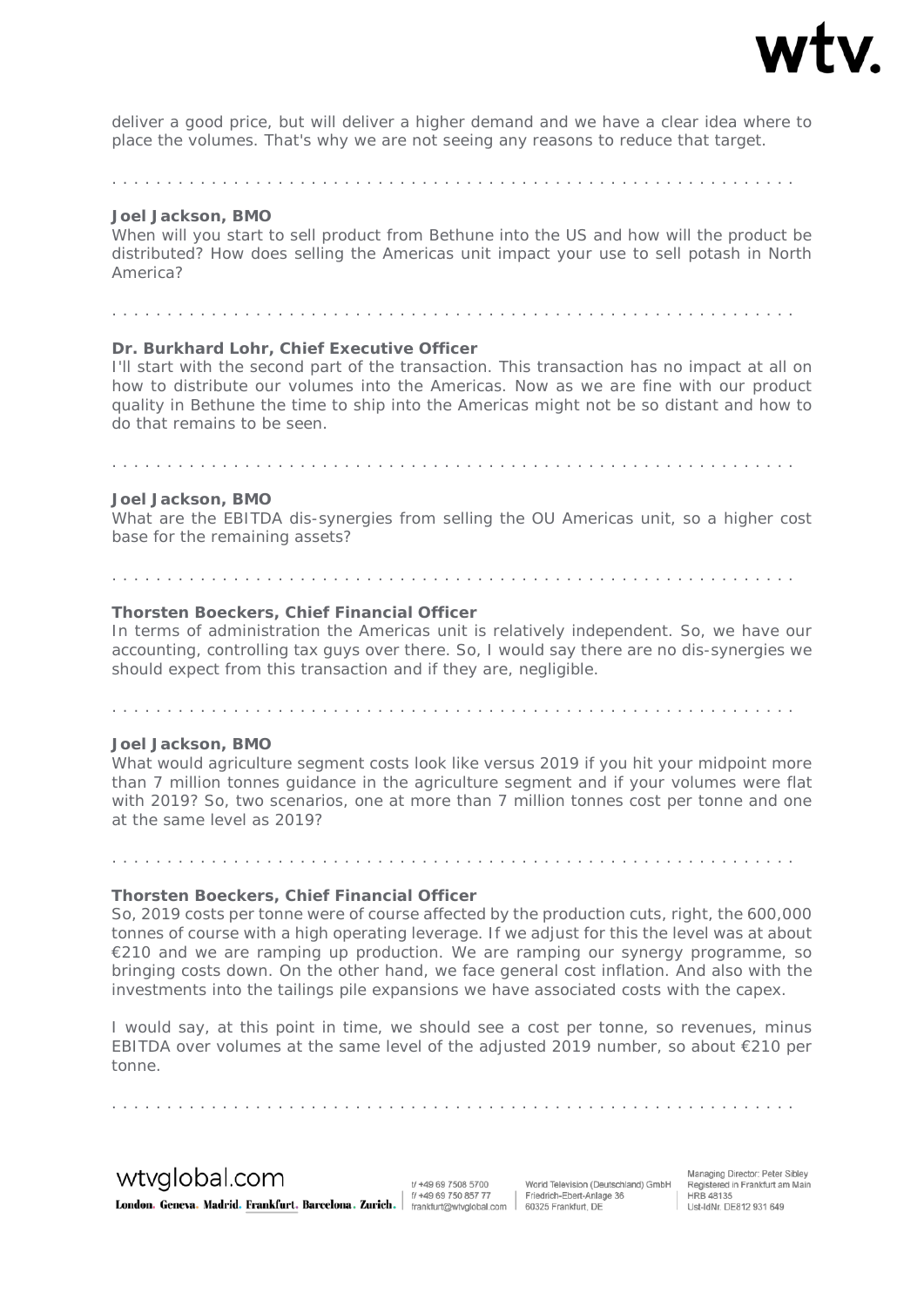

#### **Facilitator**

The next question comes from Stephanie Vincent, JP Morgan.

#### **Stephanie Vincent, JP Morgan**

Can you please review your covenant headroom under your €800m facility and does that debt to EBITDA covenant step down at any point? Does the covenant apply if there are no drawings under the facility? And are there any drawings under the syndicated credit line at year end?

. . . . . . . . . . . . . . . . . . . . . . . . . . . . . . . . . . . . . . . . . . . . . . . . . . . . . . . . . . . . . .

#### **Thorsten Boeckers, Chief Financial Officer**

. . . . . . . . . . . . . . . . . . . . . . . . . . . . . . . . . . . . . . . . . . . . . . . . . . . . . . . . . . . . . .

So, the covenants refer, just to make that clear, to some parts of our financial instruments, the RCF in particular. And well we are using also the commercial paper markets, which means as long as we can use this as a good financing instrument we would not touch the credit line.

So, it depends a little bit on the market development, also thereby how much this credit line will be drawn by the end of the year. That's the question I can give to this. And we do everything to make sure that we will fulfil our contractual agreements we have with our banks.

#### . . . . . . . . . . . . . . . . . . . . . . . . . . . . . . . . . . . . . . . . . . . . . . . . . . . . . . . . . . . . . .

# **Dr. Burkhard Lohr, Chief Executive Officer**

But currently it's totally undrawn.

# . . . . . . . . . . . . . . . . . . . . . . . . . . . . . . . . . . . . . . . . . . . . . . . . . . . . . . . . . . . . . .

#### **Facilitator**

The next question comes from Lisa De Neve, Morgan Stanley.

. . . . . . . . . . . . . . . . . . . . . . . . . . . . . . . . . . . . . . . . . . . . . . . . . . . . . . . . . . . . . .

#### **Lisa De Neve, Morgan Stanley**

Could you please give us an update on what you are seeing in the potash environment, including spring demand in Europe and North America and what you believe will be the drivers that support the price recovery in the second half of 2020? How much of the recovery will be depending on the potential signing of the Chinese contract?

. . . . . . . . . . . . . . . . . . . . . . . . . . . . . . . . . . . . . . . . . . . . . . . . . . . . . . . . . . . . . .

#### **Dr. Burkhard Lohr, Chief Executive Officer**

In Europe we have a total normal development, a normal flow, normal volumes and as I stressed earlier more stable pricing and we are very happy for example about the SOP price, the premium is growing and growing because it's very stable.

wtvglobal.com

t/+49 69 7508 5700 Example of the Community of the Community of the State of the State of the State of the State of the Community of the State of the Community of the State of the State of the State of the State of the State of the State of

World Television (Deutschland) GmbH Friedrich-Ebert-Anlage 36

Managing Director: Peter Sibley Registered in Frankfurt am Main<br>HRB 48135 nd) GmbH Registered in Frankfurt an<br>| HRB 48135<br>| Ust-IdNr. DE812 931 649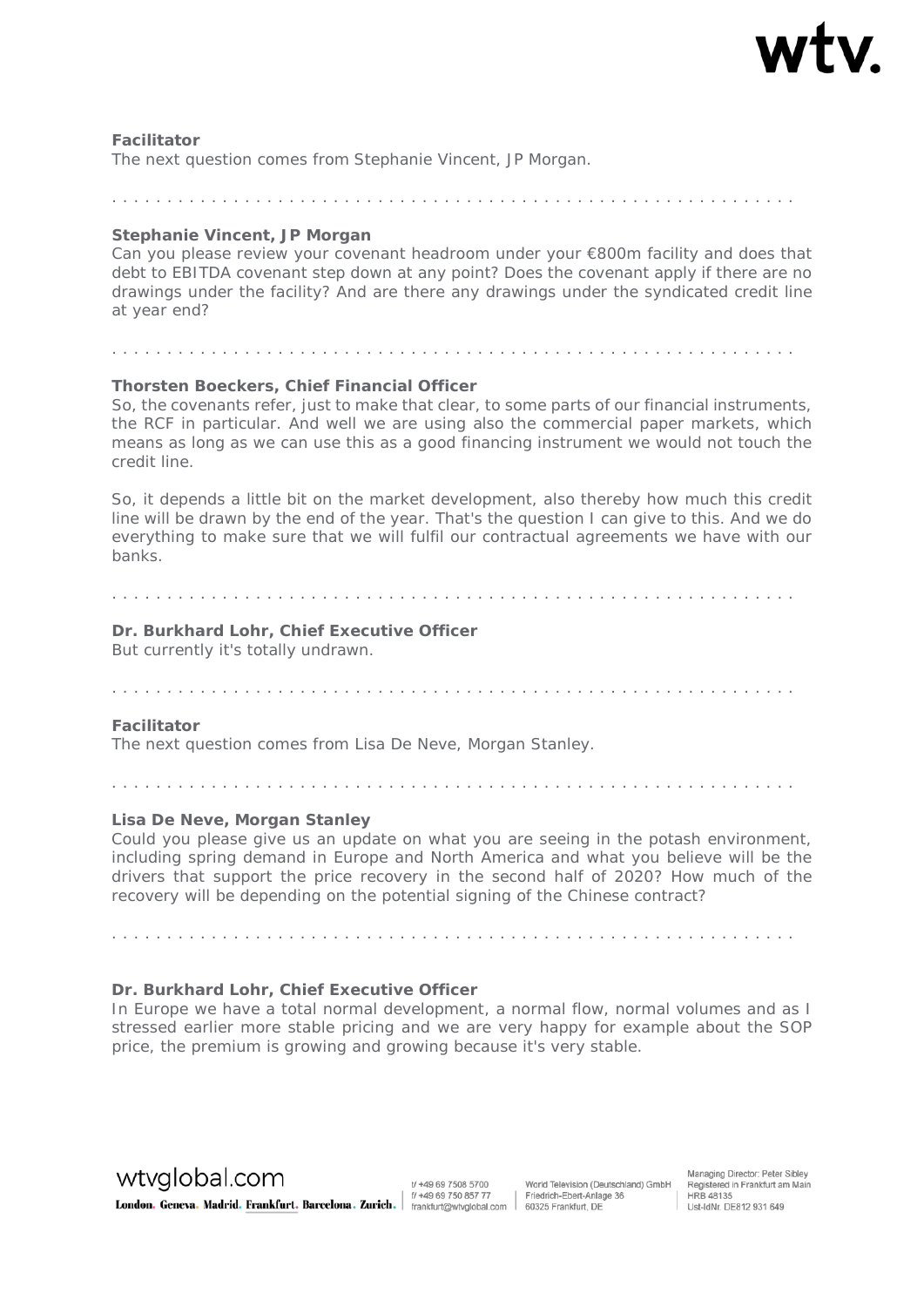

And maybe the current situation even helps here because we know that China has started exporting SOP last year. It remains to be seen in the current situation how much they will be able to export. So, Europe is normal.

North America, we are still not really active in this area that's why I'm shy to give here and expert opinion on that.

. . . . . . . . . . . . . . . . . . . . . . . . . . . . . . . . . . . . . . . . . . . . . . . . . . . . . . . . . . . . . .

#### **Lisa De Neve, Morgan Stanley**

How much of restructuring costs to do you expect for 2020 and 2021 for reorganising  $K+S?$ 

#### . . . . . . . . . . . . . . . . . . . . . . . . . . . . . . . . . . . . . . . . . . . . . . . . . . . . . . . . . . . . . .

**Dr. Burkhard Lohr, Chief Executive Officer**  That's too early to give an answer on that.

. . . . . . . . . . . . . . . . . . . . . . . . . . . . . . . . . . . . . . . . . . . . . . . . . . . . . . . . . . . . . .

#### **Michael Schäfer, Commerzbank**

In fact, two questions, sticking to restructuring, do you also consider to close mines in Germany? I mean, we have seen Sigmundshall closing prematurely basically, so we can think of Neuhof being potentially the next one. So any kind of additional cost savings on top of HQ overhead function type of cost curbing, we should expect? This would be my first question.

# . . . . . . . . . . . . . . . . . . . . . . . . . . . . . . . . . . . . . . . . . . . . . . . . . . . . . . . . . . . . . .

#### **Dr. Burkhard Lohr, Chief Executive Officer**

Thank you for that question because it gives me the opportunity to elaborate a little bit about the situation on our German mines. I think sometimes the view from outside in is a little bit too negative.

Yes we have higher costs in other areas, but we also - and you're sitting here and you all know that we have significantly higher earnings as well because a good portion, a very good portion of our production here is specialities. And we have no earnings problems with our mines.

We have a problem that we use big part of our earnings for environmental capex. And there is a peak in 2020 which will - numbers will reduce significantly after that because the heaps expansion will be done more or less and that is a big driver for that. And that is more or less focused on the Werra. So, the other German mines are already free cash flow positive even on a stressed potash price. And that's important to know.

. . . . . . . . . . . . . . . . . . . . . . . . . . . . . . . . . . . . . . . . . . . . . . . . . . . . . . . . . . . . . .

#### **Michael Schäfer, Commerzbank**

Thanks for this one. The second one would be on your intended sales mix, last year I think you shipped to China, also a decent volume to India, so maybe you can elaborate on what the planning is for 2020 on the regional mix potentially, also with the extra volumes

wtvglobal.com

t/+49 69 7508 5700 Example of the Community of the Community of the State of the State of the State of the State of the Community of the State of the Community of the State of the State of the State of the State of the State of the State of

World Television (Deutschland) GmbH Friedrich-Ebert-Anlage 36

Managing Director: Peter Sibley Registered in Frankfurt am Main<br>HRB 48135 ig) GmbH Registered in Frankfurt and<br>HRB 48135<br>Ust-IdNr. DE812 931 649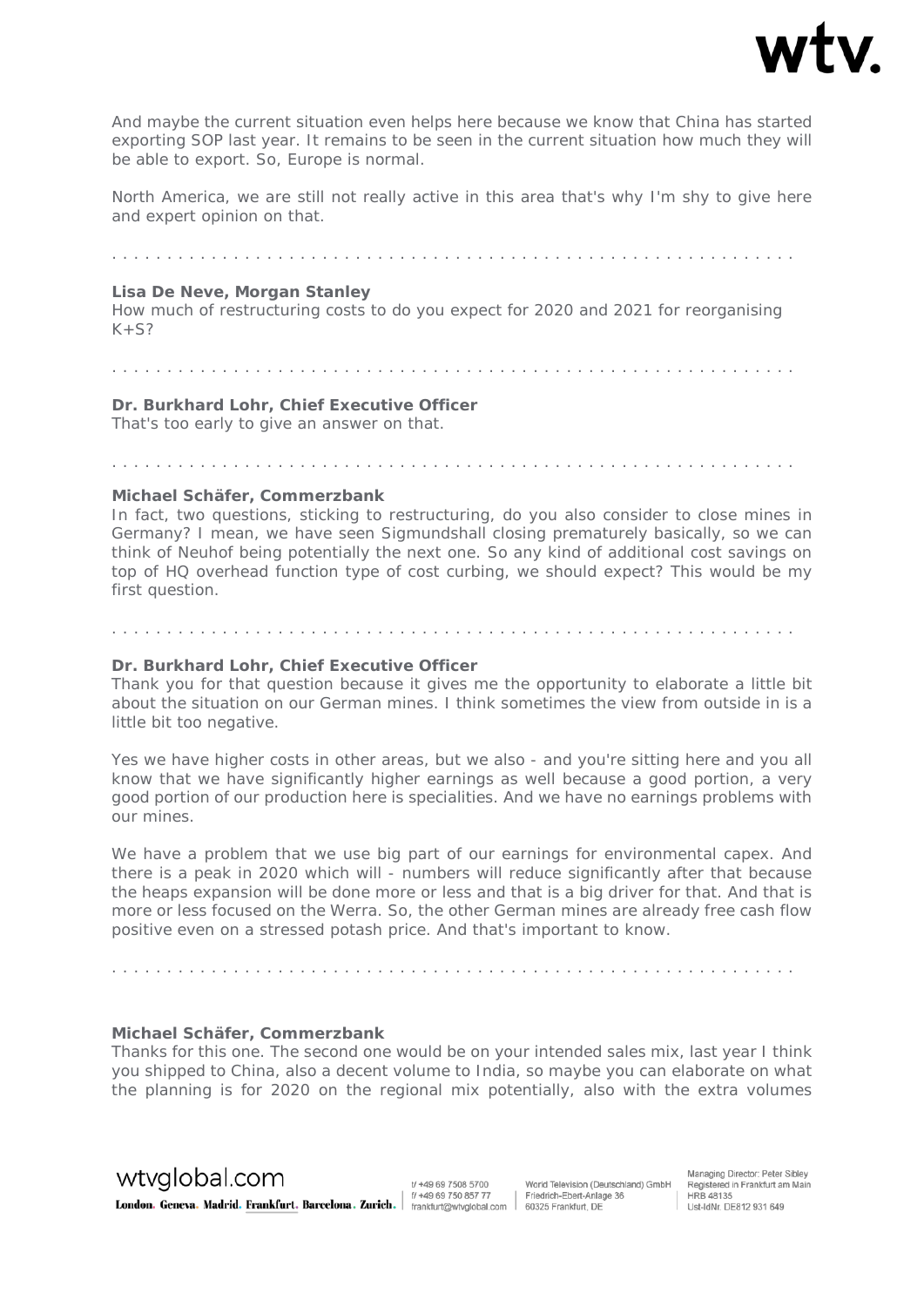

coming from Bethune, at least according to your volume uptick projection you presented for 2020, any hit here on the mix effect could be great?

. . . . . . . . . . . . . . . . . . . . . . . . . . . . . . . . . . . . . . . . . . . . . . . . . . . . . . . . . . . . . .

#### **Dr. Burkhard Lohr, Chief Executive Officer**

The mix should look pretty much like last year, of course you have to adjust the standstills that we had, or the production cuts that we have taken. But there is no reason that the mix will look differently. The additional volumes from Bethune will go into Brazil, maybe a small portion into Americas, in the US and also India, China and South East Asia.

. . . . . . . . . . . . . . . . . . . . . . . . . . . . . . . . . . . . . . . . . . . . . . . . . . . . . . . . . . . . . .

#### **Facilitator**

One question from Alexander Jones from Bank of America.

. . . . . . . . . . . . . . . . . . . . . . . . . . . . . . . . . . . . . . . . . . . . . . . . . . . . . . . . . . . . . .

#### **Alexander Jones, Bank of America**

What is the higher capex you guided for for 2020 for? And you spent  $\epsilon$ 50m less capex than you guided for in 2019, is there a deferral into 2020?

. . . . . . . . . . . . . . . . . . . . . . . . . . . . . . . . . . . . . . . . . . . . . . . . . . . . . . . . . . . . . .

#### **Dr. Burkhard Lohr, Chief Executive Officer**

So, the lower number in 2019 is almost driven by cost discipline, only small portions will run into 2020. And the driver for the higher number in 2020 is clearly the three heap expansions at the same time in Zielitz, Wintershall and Hattorf.

. . . . . . . . . . . . . . . . . . . . . . . . . . . . . . . . . . . . . . . . . . . . . . . . . . . . . . . . . . . . . .

#### **Oliver Schwarz, Warburg Research**

Thank you for that. Really just one, I promise. As you said you want to go more into specialities and with the expansion of Bethune basically diluting your mix as it is only SOP, would you consider, or are you actively modelling the introduction of a mining process at Bethune to supply SOP also from the Canadian mine?

. . . . . . . . . . . . . . . . . . . . . . . . . . . . . . . . . . . . . . . . . . . . . . . . . . . . . . . . . . . . . .

# **Dr. Burkhard Lohr, Chief Executive Officer**

Here, we are not ruling out anything that is possible, but what are the focus areas, one focus for sure is fertigation, but it is an incredibly growing market, especially in situations of higher - or more seasons with drought. And that gives the farmers multiple opportunities to save water, to save the input for fertilisers.

What we need are fully water-soluble products. We have already a product range, but that will be enlarged. But again, there are so many possibilities to add business in Bethune and one of them could be the example you just raised.

. . . . . . . . . . . . . . . . . . . . . . . . . . . . . . . . . . . . . . . . . . . . . . . . . . . . . . . . . . . . . .

**Oliver Schwarz, Warburg Research**  Thank you.

wtyglobal.com

t/+49 69 7508 5700 Example of the Community of the Community of the State of the State of the State of the State of the Community of the State of the Community of the State of the State of the State of the State of the State of the State of

World Television (Deutschland) GmbH Friedrich-Ebert-Anlage 36